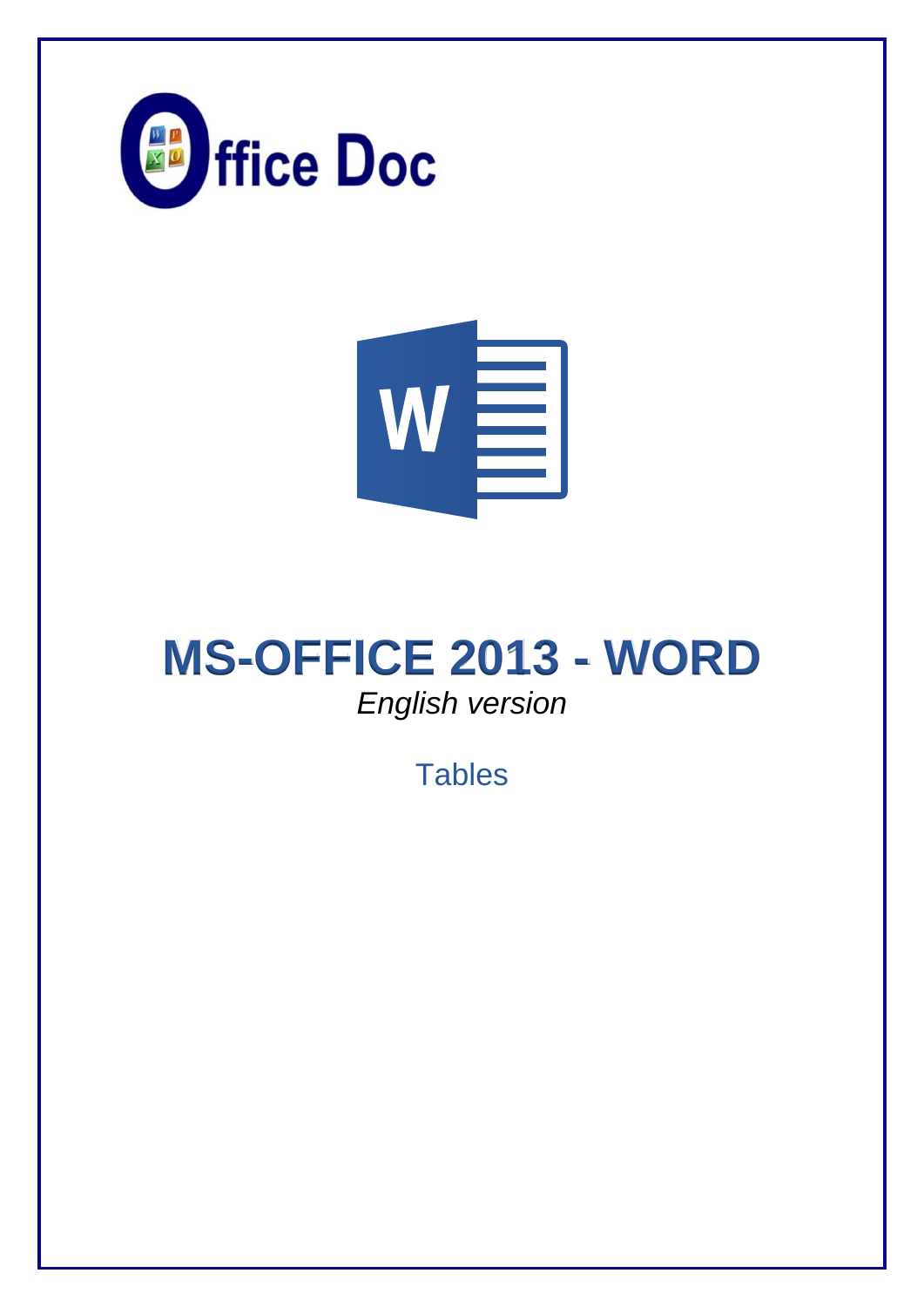**© Office Doc** Ch. de la Redoute 30 – CH-1260 Nyon - www.office-doc.ch

*Terms and conditions of sale or use* : the purchased files can be freely printed with no restriction in terms of quantity and time but only for the company's internal use. The files can also be installed on the company's Intranet. Buying does not allow to distribute - even free - or sell to third parties. Only internal use is permitted. You may use touchup tools to slightly modify the PDF files (adding a logo for instance) but only if such changes do not significantly alter the source text and do not lead to removing the name of the company and the author.

Modifying the source .docx files is permitted. You may reorganize the chapters order, add or remove contents, insert screen captures specific to your company's environment. Nevertheless, such changes must not lead to removing the name of the company and the author or significantly alter the source text.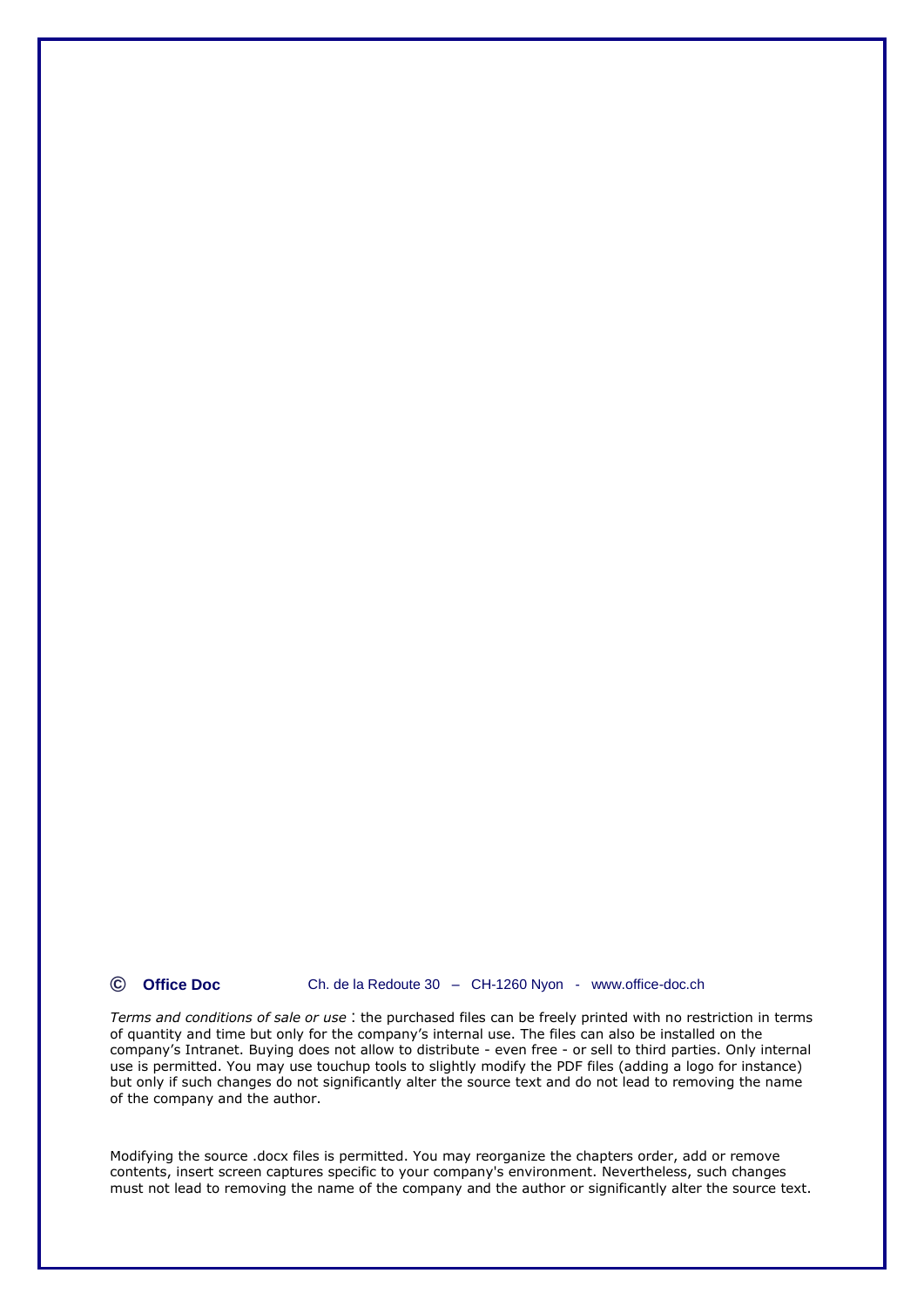# **Table of contents**

| 1              | 1.1<br>1.2<br>1.3<br>1.4<br>1.5                                                                                                          |  |
|----------------|------------------------------------------------------------------------------------------------------------------------------------------|--|
| $\mathbf{2}$   | 2.1<br>2.2                                                                                                                               |  |
| 3              | 3.1<br>3.2<br>3.3                                                                                                                        |  |
| 4              | 4.1<br>4.1.1<br>4.1.2<br>4.1.3<br>4.1.4<br>Modifying the format, the shading, the borders - using the draw and eraser buttons. 12<br>4.2 |  |
| 5              | 5.1<br>5.2<br>5.3<br>5.4<br>5.5<br>Horizontal/vertical text alignment - Text orientation - Default cell margins 16<br>5.6                |  |
| 6              | 6.1<br>6.2<br>6.3                                                                                                                        |  |
| $\overline{7}$ | 7.1<br>7.2<br>7.3<br>7.4                                                                                                                 |  |
|                |                                                                                                                                          |  |
| 1              | 1.1<br>1.2                                                                                                                               |  |
| $\mathbf{2}$   |                                                                                                                                          |  |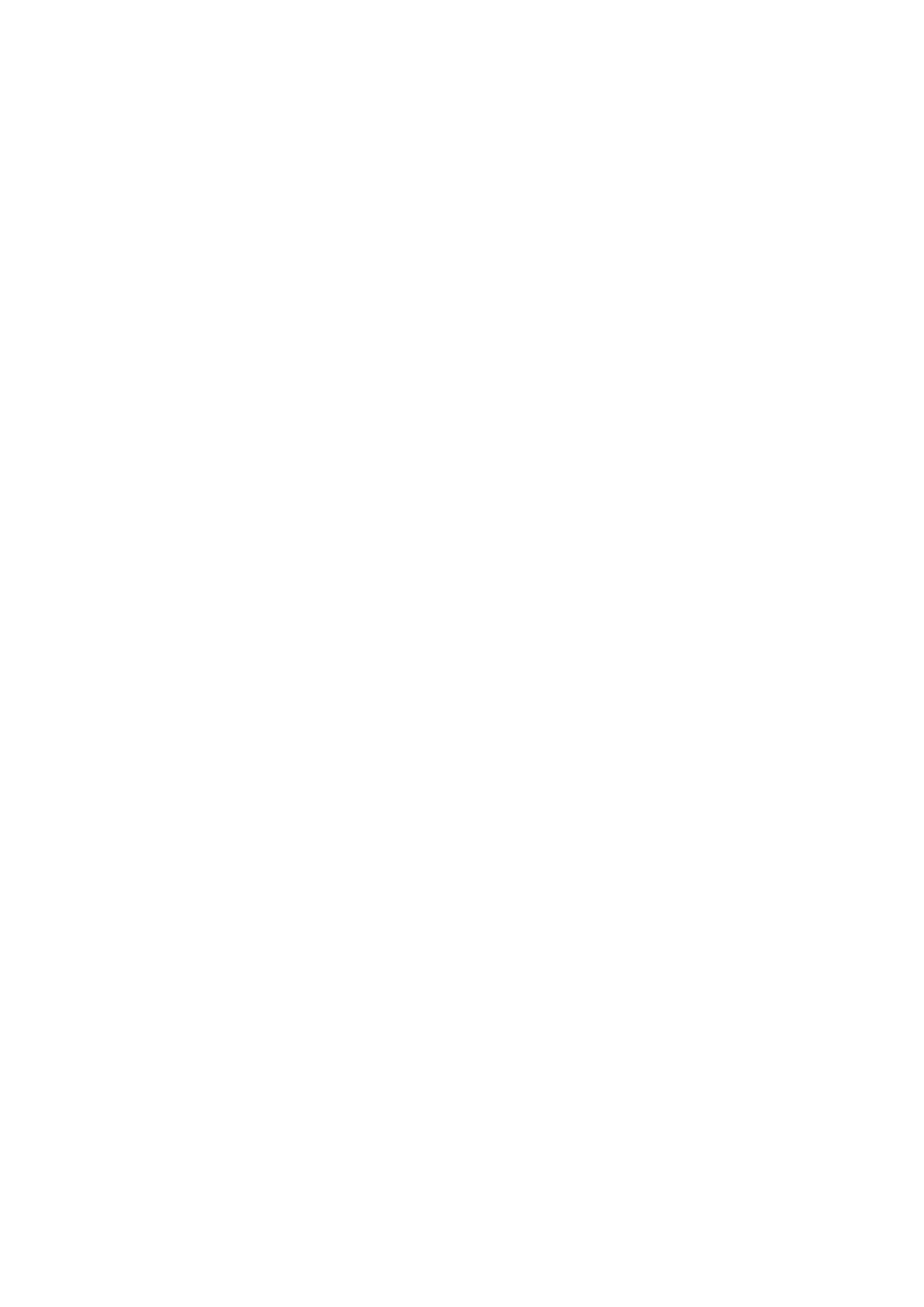# **STANDARD TABLES**

<span id="page-4-0"></span>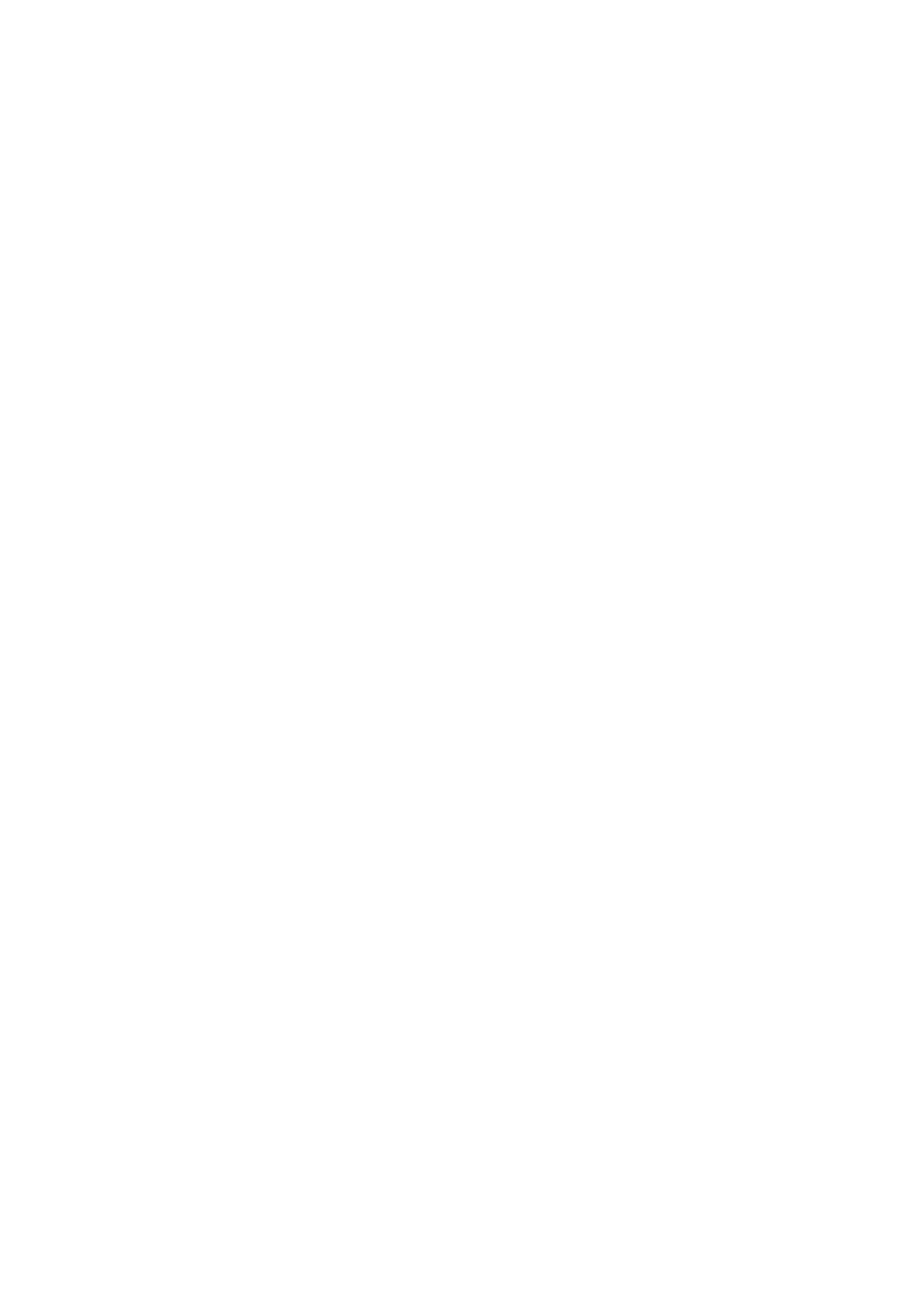## <span id="page-6-0"></span>1 Creating the table



#### <span id="page-6-1"></span>1.1 Using the grid

Point on the grid the required number of rows and columns. Real-time : the table is created in the document. If the result seems satisfactory to you, click to finalize the insertion. **Max number of columns = 63**

#### <span id="page-6-2"></span>1.2 Using the dialog box

| It is the INSERT TABLE option : | ?<br>×<br><b>Insert Table</b>        |
|---------------------------------|--------------------------------------|
|                                 | Table size                           |
|                                 | 5<br>÷<br>Number of columns:         |
|                                 | ÷<br>2<br>Number of rows:            |
|                                 | AutoFit behavior                     |
|                                 | ≑<br>● Fixed column width:<br>Auto   |
|                                 | AutoEit to contents<br>$\rightarrow$ |
|                                 | AutoFit to window                    |
|                                 | Remember dimensions for new tables   |
|                                 | OK<br>Cancel                         |
|                                 |                                      |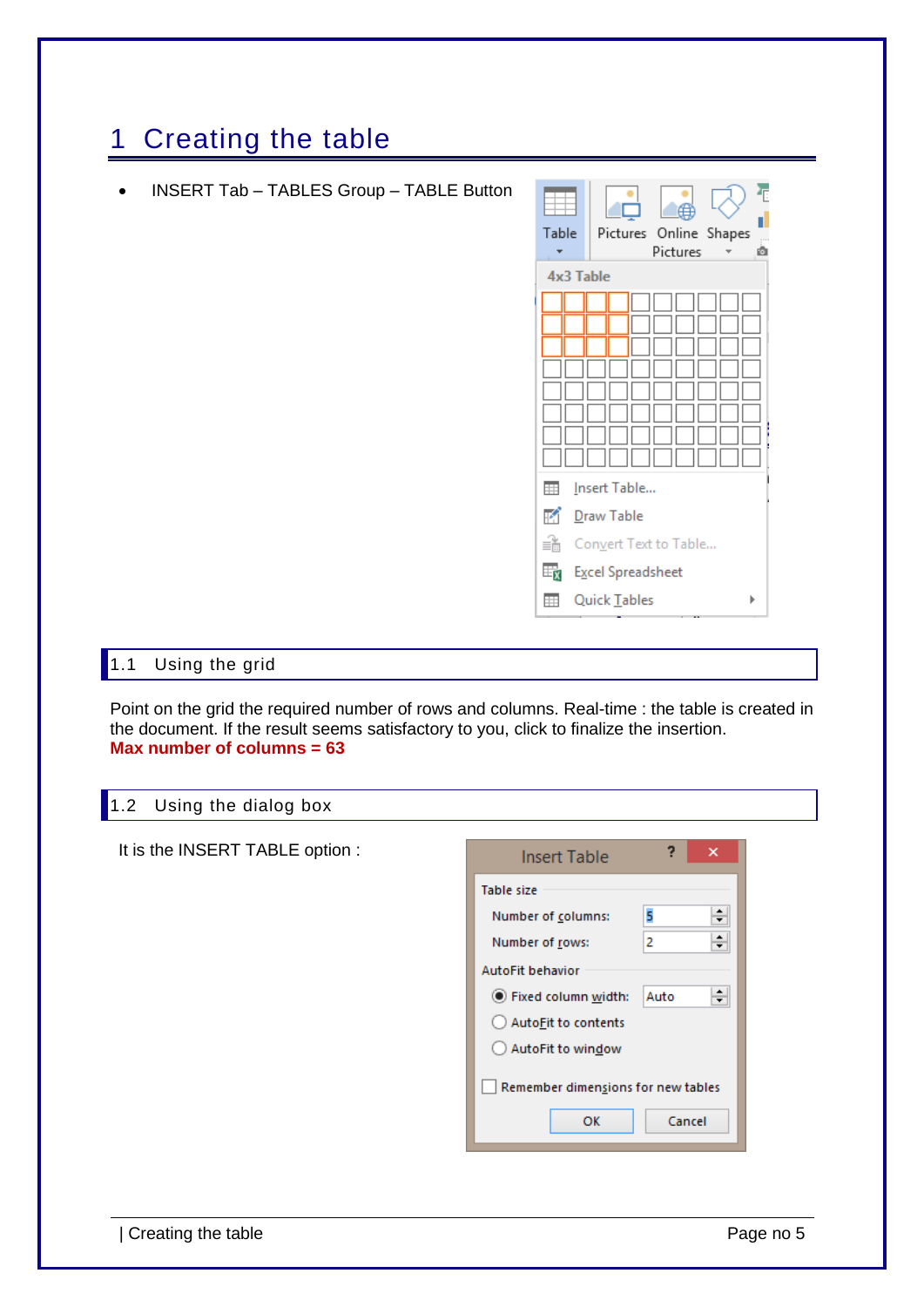AutoFit behavior **Fixed column width** Word divides the current page width (according to the set margins) by the number of columns you have indicated. The column width will not be automatically modified when you type but you can set the width manually. **AutoFit to contents** The default column width is one character wide and it is automatically enlarged when you type text. But once a column has been manually modified, this autofit behavior stops.. **AutoFit to window** The table width is adjusted to fit the window, between the visible margins. When you type, the column width remains fixed, there will be no autofit.

#### Remember dimensions for new tables …

The number of columns and rows, the settings indicated for the *AutoFit Behavior* options are saved and they become the default dialog box propositions (valid for next sessions but not saved in Normal.dotm).

#### <span id="page-7-0"></span>1.3 Using the mouse to *draw* the table

It is the DRAW TABLE option. The pointer becomes a *pencil*. First draw a line starting from a table corner right to the opposite corner in order to set the table size. Then draw the lines and columns inside the table. The DESIGN Tab will be automatically displayed where you will find the *pencil* button but also an *eraser* button.

When you have finished : press the Esc key.

#### Modifying later on

The *Draw Table* button … will let you split a cell. The *Eraser* button does the contrary, it removes the inside « separation » in order to merge cells. To merge cells, simply point the separation (the pointer displays a sort of sparkle) and click. If merging is not possible – because of other separations depend on this one – then the command simply removes the border line.

#### <span id="page-7-1"></span>1.4 Using text conversion

It is the CONVERT TEXT TO TABLE option. Select the list of items (they should be separated with a comma, a semi-colon … as in the following screen capture) : .

> Title - Author Nationality - Purchase date - Cost - Collection Antigone → Anouilh → French01.02.2011 → 55.00→Point¶ Le bal des voleurs - Anouilh - French 15.01.2011 - 45.00-Point Le nombril - Anouilh - French01.03.2011 - 45.00 - Point Les onze mille verges → Apollinaire → French15.01.2011 → 60.00→Poche¶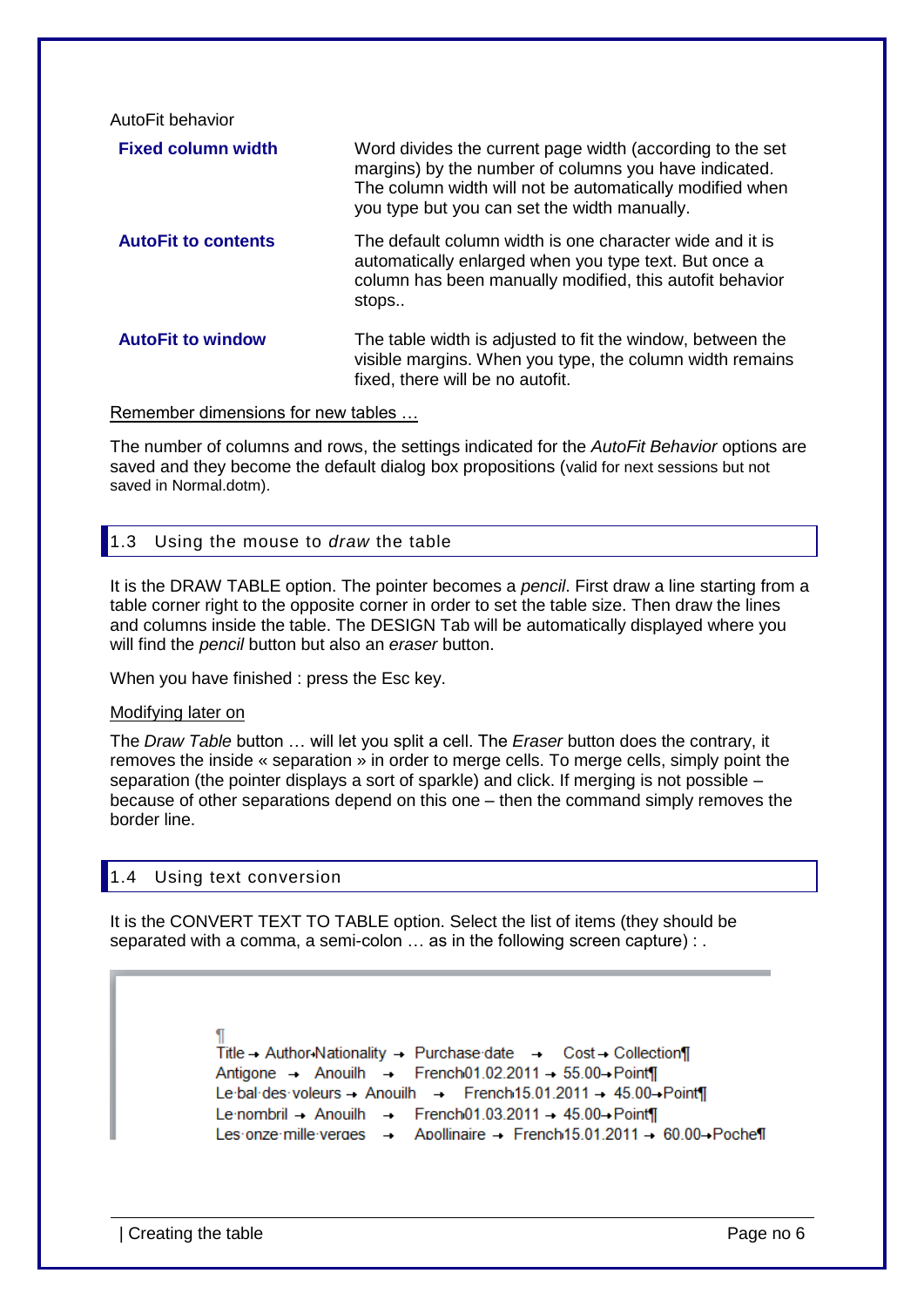The INSÉRT TABLE dialog box will be displayed, showing a few extra options at its bottom :

| Separate text at          |                   |        |
|---------------------------|-------------------|--------|
| ◉ Paragraphs ◯ Semicolons |                   |        |
| Tabs                      | $\bigcirc$ Other: |        |
|                           |                   |        |
|                           | ок                | Cancel |
|                           |                   |        |

Make sure you select the correct separation character

#### <span id="page-8-0"></span>1.5 Using one of the built-in templates

It is the QUICK TABLES option, displaying a gallery of built-in tables. Each sample includes format that you can easily modify and text that you can also overwrite.

#### *Sample : a « standard » table (With Subheads 1)*

| <b>College</b>          | <b>New students</b> | <b>Graduating</b><br><b>students</b> | Change |  |
|-------------------------|---------------------|--------------------------------------|--------|--|
|                         | Undergraduate       |                                      |        |  |
| <b>Cedar University</b> | 110                 | 103                                  | $+7$   |  |
| Elm College             | 223                 | 214                                  | $+9$   |  |
| Maple Academy           | 197                 | 120                                  | $+77$  |  |
| <b>Pine College</b>     | 134                 | 121                                  | $+13$  |  |
| Oak Institute           | 202                 | 210                                  | -8     |  |
|                         | Graduate            |                                      |        |  |
| <b>Cedar University</b> | 24                  | 20                                   | +4     |  |
| Elm College             | 43                  | 53                                   | $-10$  |  |
| Maple Academy           | 3                   | 11                                   | -8     |  |
| <b>Pine College</b>     | 9                   | 4                                    | $+5$   |  |
| Oak Institute           | 53                  | 52                                   | $+1$   |  |
| <b>Total</b>            | 998                 | 908                                  | 90     |  |

*Source:* Fictitious data, for illustration purposes only

 $\mathscr I$  Totals are not automatic because they are not field codes (therefore no F9 to update)

 $\mathscr I$  If you right click one of the built-in tables, you may also set the insertion point (At Current Document Position, At Page Header, At Beginning of Section and so on).

### <span id="page-8-1"></span>2 Working with the mouse : selection, width, height …

#### <span id="page-8-2"></span>2.1 Selecting

*Point the row – in front of the table*



 $\rightarrow$  Simple click to select a row Click and drag to select more than one row

| Working with the mouse : selection, width, height … Page no 7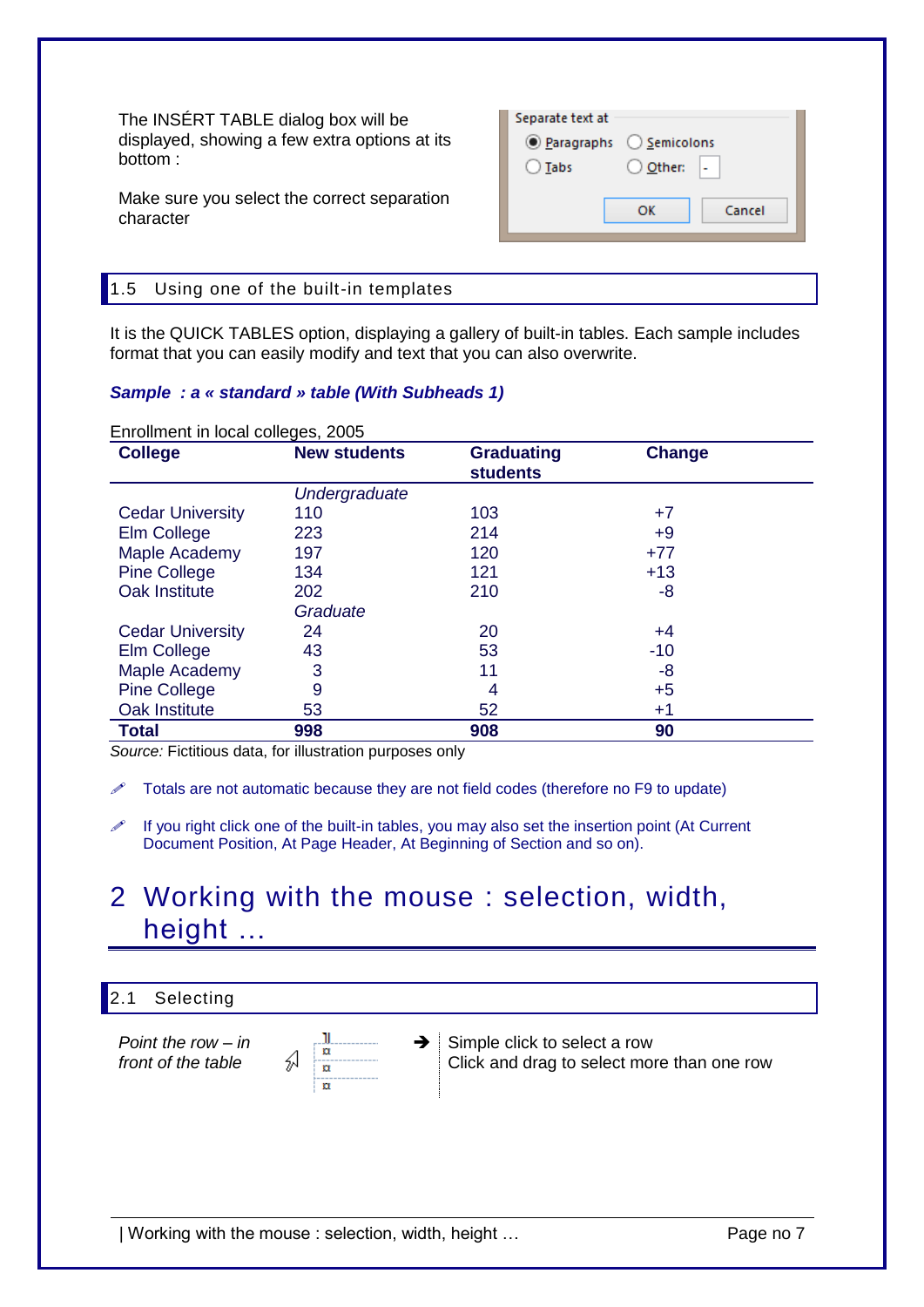<span id="page-9-1"></span><span id="page-9-0"></span>

**SHIFT + click and drag**  $\rightarrow$  The column located to the right is not affected. The table total width IS MODIFIED ACCORDINGLY.

This is equivalent to clicking and dragging the columns "squares" in the ruler :



 $\mathbf{C}$ 

 $\mathbf{u}$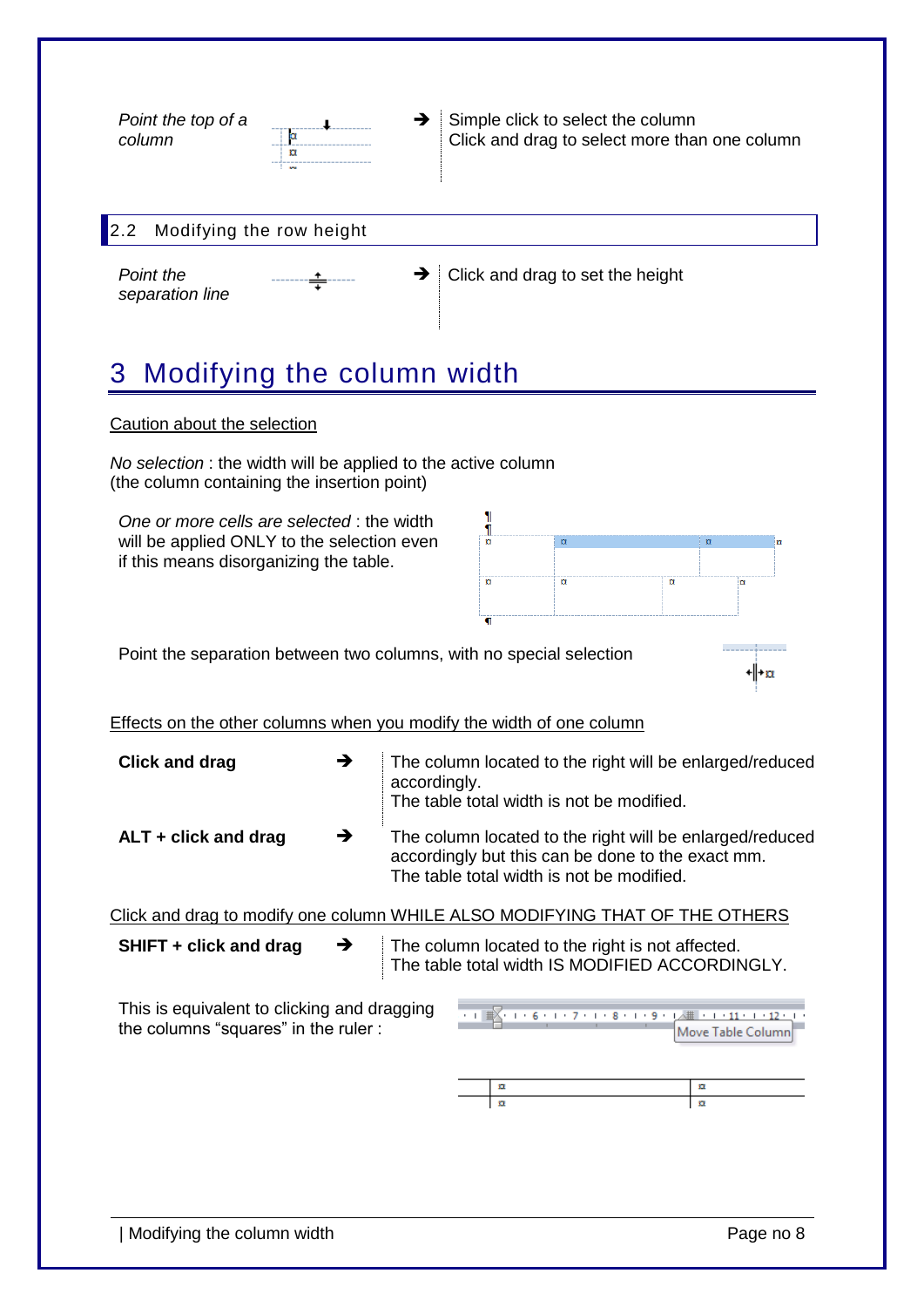| CTRL + SHIFT + click and |  |
|--------------------------|--|
| drag                     |  |

 $\blacktriangleright$  | All columns located to the right are distributed evenly. The table total width is not modified

#### Enlarge or reduce the last column

You enlarge/reduce the column and the table total width is modified accordingly

#### Autofit like in Excel

Provided the table does not use the total available width Double-click on the column separation.

#### <span id="page-10-0"></span>3.1 Resizing a table

Rest the pointer on the table until the table resize handle appears on the lower-right corner of the table, then click and drag as required

| Caution: if you point the top-left corner of | Œ |  |
|----------------------------------------------|---|--|
| the table, you will see a double-cross       |   |  |
| arrow. If you click and drag it, you will    |   |  |
| move the table but as a floating object.     |   |  |
| See documentation on graphic objects         |   |  |

#### <span id="page-10-1"></span>3.2 Shortcut menu

**DEBITO WITH DITIY**  $\overline{\mathcal{M}}$ A lot of the table commands have a correspondence if you right click into a table : Insert k Delete Cells... Don't hesitate Filip Split Cells... **Border Styles**  $\rightarrow$  $||A||$  Text Direction... The Table Properties...  $\sqrt{2}$  $\bar{t}$  is an automatic

#### <span id="page-10-2"></span>3.3 Adding a row / column the fast way

Point the separation between two rows (in front of them) or two columns (at the top) and the following button will automatically appear :



Clic et c'est fait !

k,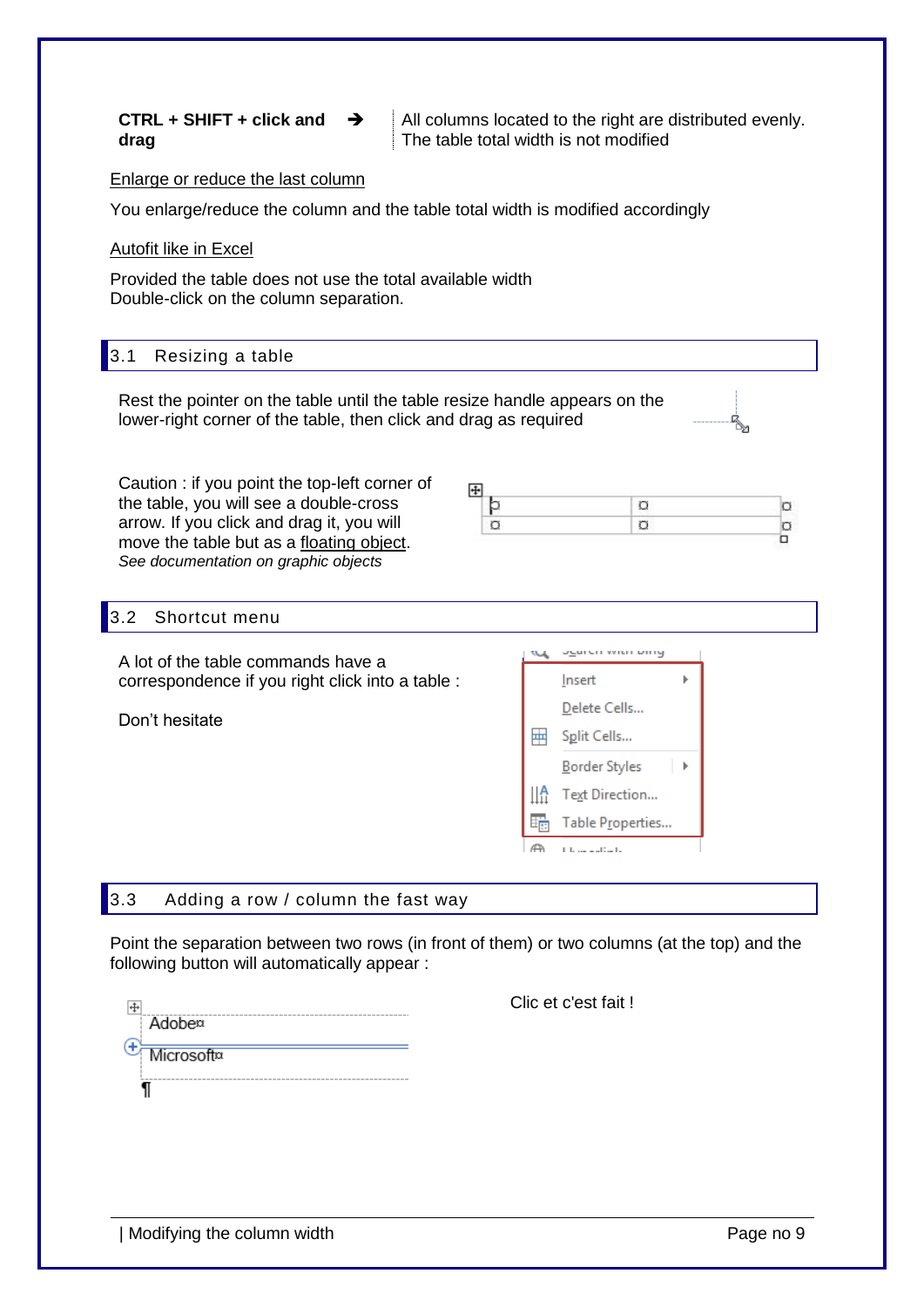## <span id="page-11-0"></span>4 DESIGN Tab : format options

#### <span id="page-11-1"></span>4.1 Styles

#### <span id="page-11-2"></span>*4.1.1 Applying a preset table style*

TABLE STYLES Group : here below the styles gallery

| Custom                  |                                      |                              |                |                                                                                                                                                                                                                                                                                                           |                         |                      | ∸                        |
|-------------------------|--------------------------------------|------------------------------|----------------|-----------------------------------------------------------------------------------------------------------------------------------------------------------------------------------------------------------------------------------------------------------------------------------------------------------|-------------------------|----------------------|--------------------------|
|                         |                                      |                              |                |                                                                                                                                                                                                                                                                                                           |                         |                      |                          |
| <b>Plain Tables</b>     |                                      |                              |                |                                                                                                                                                                                                                                                                                                           |                         |                      |                          |
| 罪<br>$\frac{1}{2}$<br>⊢ |                                      | erener<br>Enderen<br>Enderen | -----          | $\frac{1}{1}$ = $\frac{1}{1}$ = $\frac{1}{1}$ = $\frac{1}{1}$ = $\frac{1}{1}$ = $\frac{1}{1}$ = $\frac{1}{1}$ = $\frac{1}{1}$ = $\frac{1}{1}$ = $\frac{1}{1}$ = $\frac{1}{1}$ = $\frac{1}{1}$ = $\frac{1}{1}$ = $\frac{1}{1}$ = $\frac{1}{1}$ = $\frac{1}{1}$ = $\frac{1}{1}$ = $\frac{1}{1}$ = $\frac{1$ |                         |                      |                          |
| <b>Grid Tables</b>      |                                      |                              |                |                                                                                                                                                                                                                                                                                                           |                         |                      |                          |
| 22222<br>222222         |                                      | 금급급급증<br>EEEEE<br>EEEEE      |                | 22222                                                                                                                                                                                                                                                                                                     | 22222<br>22222<br>23333 | - - - - - -<br>EEEEE |                          |
| <b>第第</b><br>彯          | 22222<br>22222<br>Modify Table Style | 手里手                          | 33333<br>33335 | ----<br>로로로드                                                                                                                                                                                                                                                                                              | <b>SECTION</b>          | 20000                | $\overline{\phantom{a}}$ |
| ₩<br>$C$ lear           |                                      |                              |                |                                                                                                                                                                                                                                                                                                           |                         |                      |                          |
| 麽                       | New Table Style                      |                              |                |                                                                                                                                                                                                                                                                                                           |                         |                      | A.                       |

The colors come from the current theme. This means that if you choose a theme color, it will be "dynamic". Change the theme and the color will automatically adapt to the new theme. If you don't want this to occur, make sure to select an "off-theme" color, one from the *Standard Colors* or *More Colors.*

When you point a given style, it is instantly applied to the current table. If you are satisfied with the result, click and you will *actually apply* it.

#### <span id="page-11-3"></span>*4.1.2 Removing the style*

No special selection. Just make sure that the cursor be placed inside the table, then display the styles gallery (previous screen capture) and click on the CLEAR option. The default format will be applied to the table.

#### <span id="page-11-4"></span>*4.1.3 Modifying one of the built-in table styles*

They are *table* styles, a concept similar to *paragraph, characters, list … styles.*

 Table styles are not listed in the Styles Pane (displayed by clicking the dialog box launcher located below the CHANGE STYLES button, on the HOME Tab).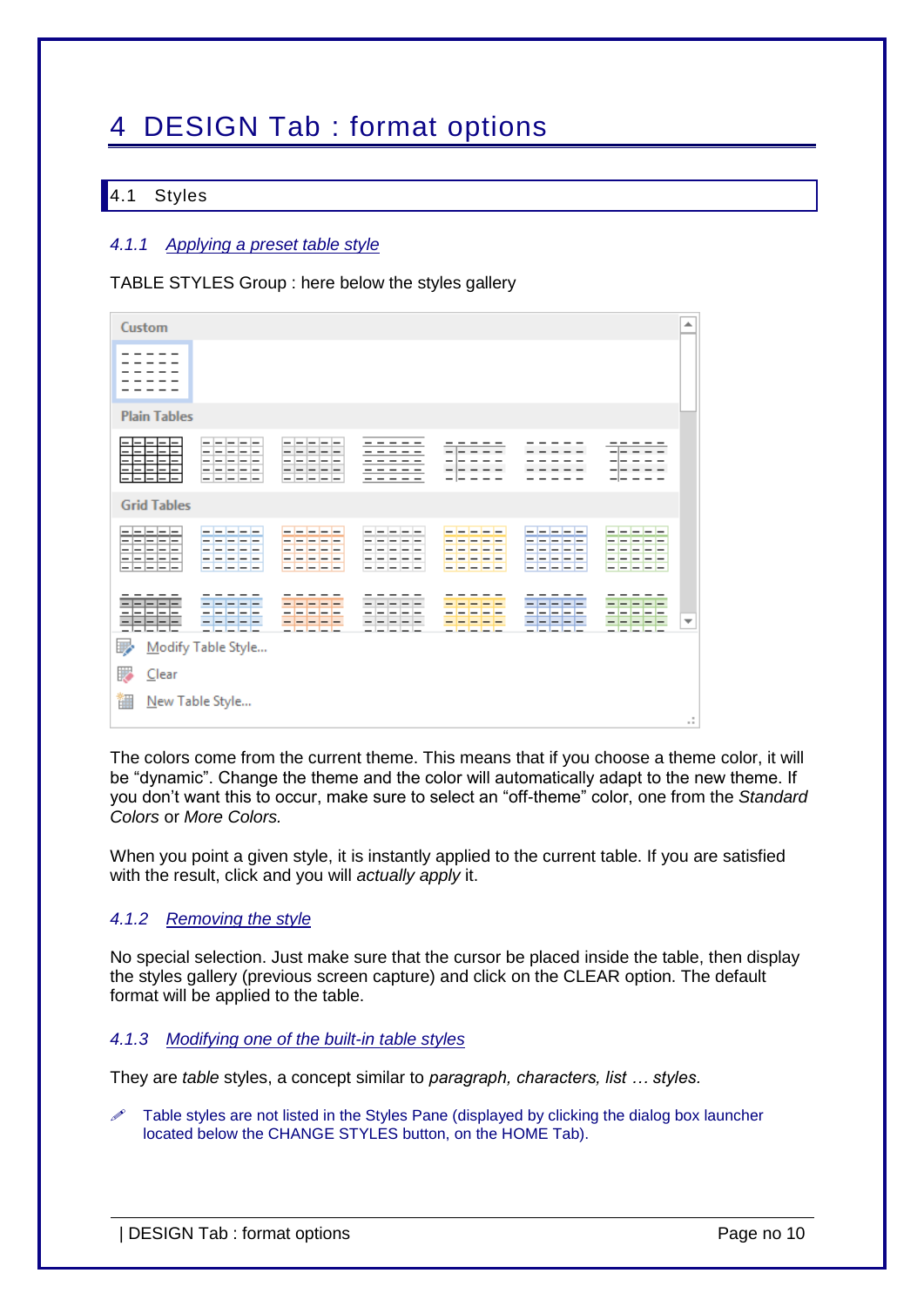You may modify preset attributes for a given style and this can be applied to THIS document or ALL documents (via the Word global *Normal.dotm* template or a custom template)

- Start from a table whose style can be a good start (it will be easier)
- Place cursor in the table and display the table styles gallery
- Click on the MODIFY TABLE STYLE option

|                                                                                     |                        | <b>Modify Style</b>                   |                                      |                 | ņ. | × |
|-------------------------------------------------------------------------------------|------------------------|---------------------------------------|--------------------------------------|-----------------|----|---|
| Properties                                                                          |                        |                                       |                                      |                 |    |   |
| Name:                                                                               | No-border              |                                       |                                      |                 |    |   |
| Style type:                                                                         | Table                  |                                       |                                      |                 |    | v |
| Style based on:                                                                     | <b>Hi Table Normal</b> |                                       |                                      |                 |    | v |
| Formatting                                                                          |                        |                                       |                                      |                 |    |   |
| Apply formatting to:                                                                | Whole table            |                                       |                                      |                 |    | v |
| Arial<br>  11<br>v١                                                                 | B<br>$\cal I$<br>◡     | $\underline{\mathsf{u}}$<br>Automatic | $\checkmark$                         |                 |    |   |
| $\mathbf{v}$                                                                        | $\frac{1}{2}$ pt       | $\forall$                             | $\boxplus$ $\star$<br>Automatic<br>v | <b>No Color</b> | v  |   |
| Jan                                                                                 |                        | Feb                                   | Mar                                  | Total           |    |   |
| East<br>7<br>West                                                                   |                        | 7                                     | 5<br>7                               | 19<br>17        |    |   |
| 6<br>8<br>South                                                                     |                        | 4<br>$\overline{7}$                   | 9                                    | 24              |    |   |
| 21<br>Total                                                                         |                        | 18                                    | 21                                   | 60              |    |   |
|                                                                                     |                        |                                       |                                      |                 |    |   |
| Font: French (Switzerland)<br>Line spacing: single<br><b>Based on: Table Normal</b> |                        |                                       |                                      |                 |    |   |
| $\odot$ Only in this document $\odot$ New documents based on this template          |                        |                                       |                                      |                 |    |   |
| Format -                                                                            | OK<br>Cancel           |                                       |                                      |                 |    |   |

- $\mathscr I$  If you modify the name, you will not create a new style, you will RENAME the style.
- Modify as required
- Set the range of application by clicking either on the ONLY IN THIS DOCUMENT (by default) or NEW DOCUMENTS BASED ON THIS TEMPLATE.

#### <span id="page-12-0"></span>*4.1.4 Creating a new table style*

- Place cursor inside the table
- Display the table styles gallery
- Click on the NEW TABLE STYLE option

The dialog box is the same as the previous one.

Give a name to your new style and set its format attributes.

The new format will be displayed in the styles gallery, at the top, under the CUSTOM section (point the style and the name will be indicated).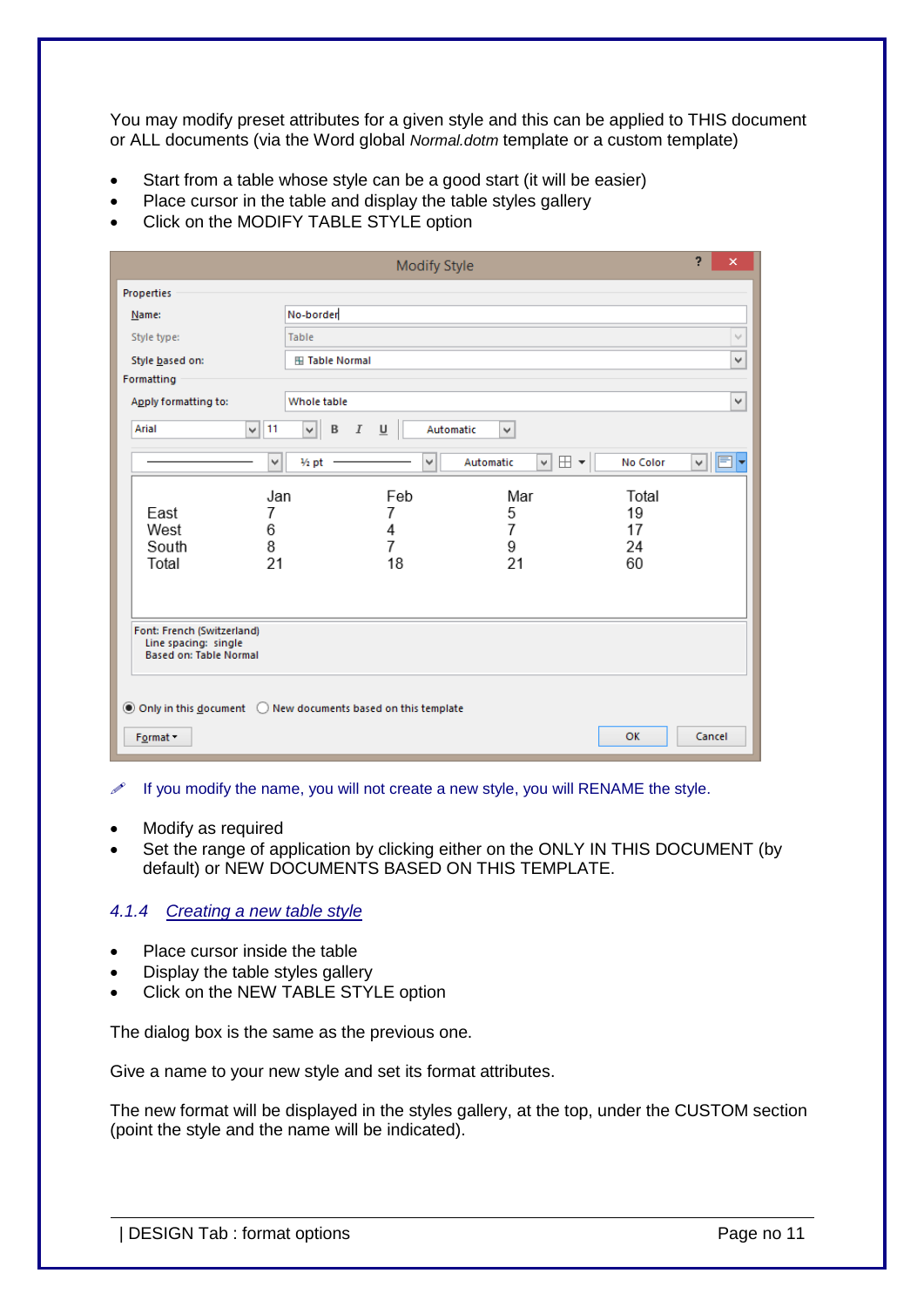#### <span id="page-13-0"></span>4.2 Modifying the format, the shading, the borders – using the draw and eraser buttons. No special selection ○ Header Row ○ First Column *Tick on/off according to your needs*.  $\Box$  Total Row Last Column The changes affect the bold attribute, the shading, Banded Rows Banded Columns the borders … Table Style Options Fill the active selection The colors will be those of the current theme (standard or custom) Shading  $\frac{1}{2}$  pt Borders Border Border Pen Color + Styles \* Painter **Borders**  $\overline{\mathbb{F}_2}$  . *Gallery of default types* : fine, thick or double line … in the active theme colors  $\frac{1}{2}$  pt Border Borders<sup>1</sup> Border<br>Styles v Pen Color v *Make your choice* : the mouse pointer turns into a **Theme Borders** *brush.* Click on a cell border to apply the chosen type. *Border Sampler* The mouse pointer turns into a *dropper* : click onto a border whose custom style you need. The format is **Recently Used Borders** memorized. The mouse pointer now turns into a *brusch* to « paint » the required cell borders. **Border Sampler** Make your choice : gallery of pen styles and line colors. Click the button and the mouse pointer turns into a *brush* to « paint » the required borders.Border Painter  $\overline{\mathbb{F}_2}$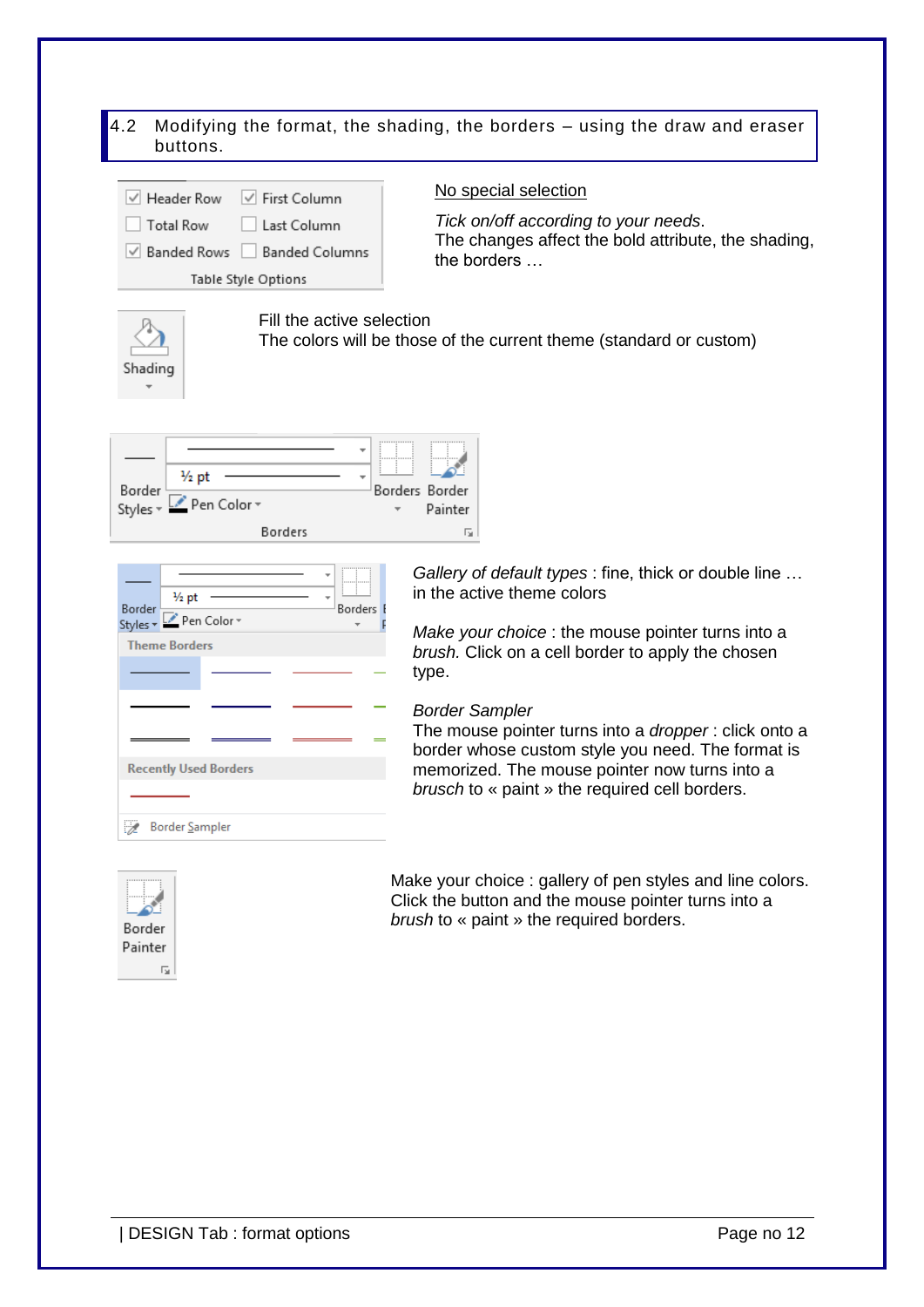| <b>Borders</b> | Border                   |  |  |
|----------------|--------------------------|--|--|
|                | Painter                  |  |  |
| ₽₩             | <b>Bottom Border</b>     |  |  |
| 區              | <b>Top Border</b>        |  |  |
| FF             | Left Border              |  |  |
| E              | <b>Right Border</b>      |  |  |
| FF             | No Border                |  |  |
| Ħ              | All Borders              |  |  |
| ÷              | Outside Borders          |  |  |
| ⊞              | Inside Borders           |  |  |
| ₩              | Inside Horizontal Border |  |  |
| BB             | Inside Vertical Border   |  |  |
| Ñ              | Diagonal Down Border     |  |  |
| ╱              | Diagonal Up Border       |  |  |
| 兰              | Hori <u>z</u> ontal Line |  |  |
| ТÃ             | <b>Draw Table</b>        |  |  |
| 匾              | View Gridlines           |  |  |
|                | Borders and Shading      |  |  |

#### Applied to the selected cells

*Shading :* theme colors or standard colors

*Borders* : as usual. The last options of the menu can be mentioned :

■ Horizontal line : to insert a separation line inside de cell but that will not lead to a cell *splitting.* Just like this one :

This line is not a floating picture but a special drawing, anchored to the insertion point. Double-click on the line for additional options (color, alignment in the cell …)

- **•** Draw table : the pointer turns into a pencil. It is then possible to drag the mouse between two borders to *split* the cell.
- View Gridlines : to see the table « cell structure ». Will not be printed.
- Borders and shading : displays a dialog box with a fair number of additional options.

## <span id="page-14-0"></span>5 LAYOUT Tab : working deeper on the table

<span id="page-14-1"></span>

| Selection, gridlines<br>$\vert 5.1 \vert$ |                                                                 |
|-------------------------------------------|-----------------------------------------------------------------|
|                                           |                                                                 |
| ि Select <del>-</del>                     |                                                                 |
| <b>HE View Gridlines</b>                  |                                                                 |
| <b>H</b> in Properties                    |                                                                 |
| Table                                     |                                                                 |
| <b>Select</b>                             | Cell, Column, Row, Table                                        |
|                                           |                                                                 |
| <b>View Gridlines</b>                     | Caution: do not mix up with borders.<br>(not active by default) |
| <b>Properties</b>                         | Dialog box for additional options (explained later)             |
|                                           |                                                                 |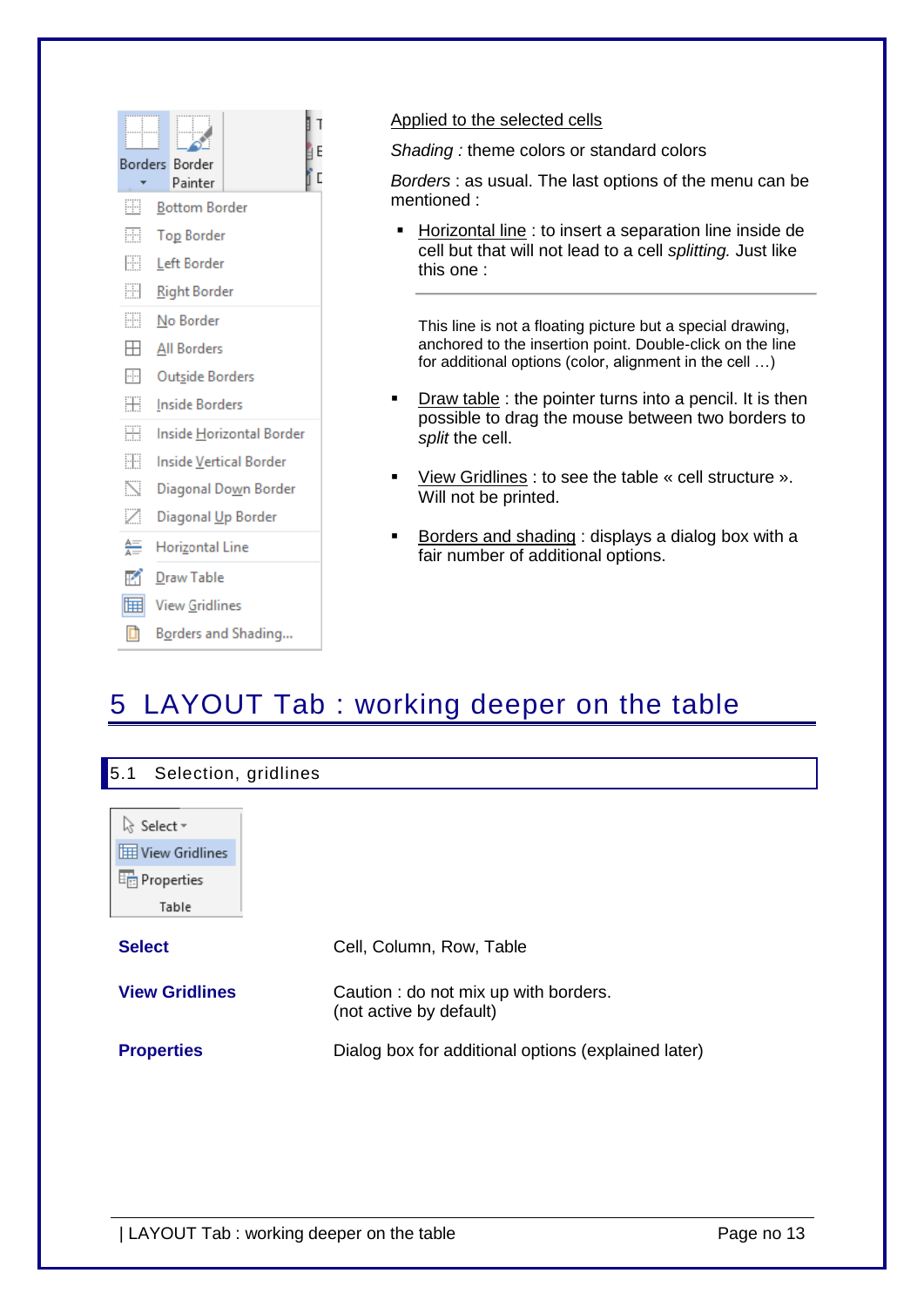#### <span id="page-15-0"></span>5.2 Inserting and deleting rows / columns B Merge Cells **D** Insert Below Insert Left  $\overline{\mathbb{H}}$  Split Cells Delete Insert Above E Insert Right  $\boxplus$  Split Table Rows & Columns  $\overline{\mathbb{F}_2}$ Merge **Delete** A drop-down menu will be displayed to delete *cells, rows, columns, table.* Deleting will be done according to your selection (insertion point to delete the current row or column, number of rows/columns selected). If you have selected cells, Word will x Delete Cells display a dialog box giving the possibility to "shift" : Shift cells left ◯ Shift cells up ◯ Delete entire row ◯ Delete entire column OK Cancel **Insert** ... Select the number of required rows or columns Choose the type of insertion : *above, below, left, right.* Inserting columns : implication on the table width: If the table does not occupy the full available width, the table will be automatically enlarged each time you insert a column If the table does occupy the full available width, the column will be inserted and the other columns distributed evenly. The table width will not be modified. **Adding a row at the bottom of the table** Place the cursor inside the last cell and press the TAB key. **Keyboard tip to delete rows / columns**

Select the required rows or columns and press the Backspace key (Del = content only)

<span id="page-15-1"></span>

| <b>5.3</b> Merging and splitting cells |  |  |
|----------------------------------------|--|--|
|                                        |  |  |



- H Split Table
- Merge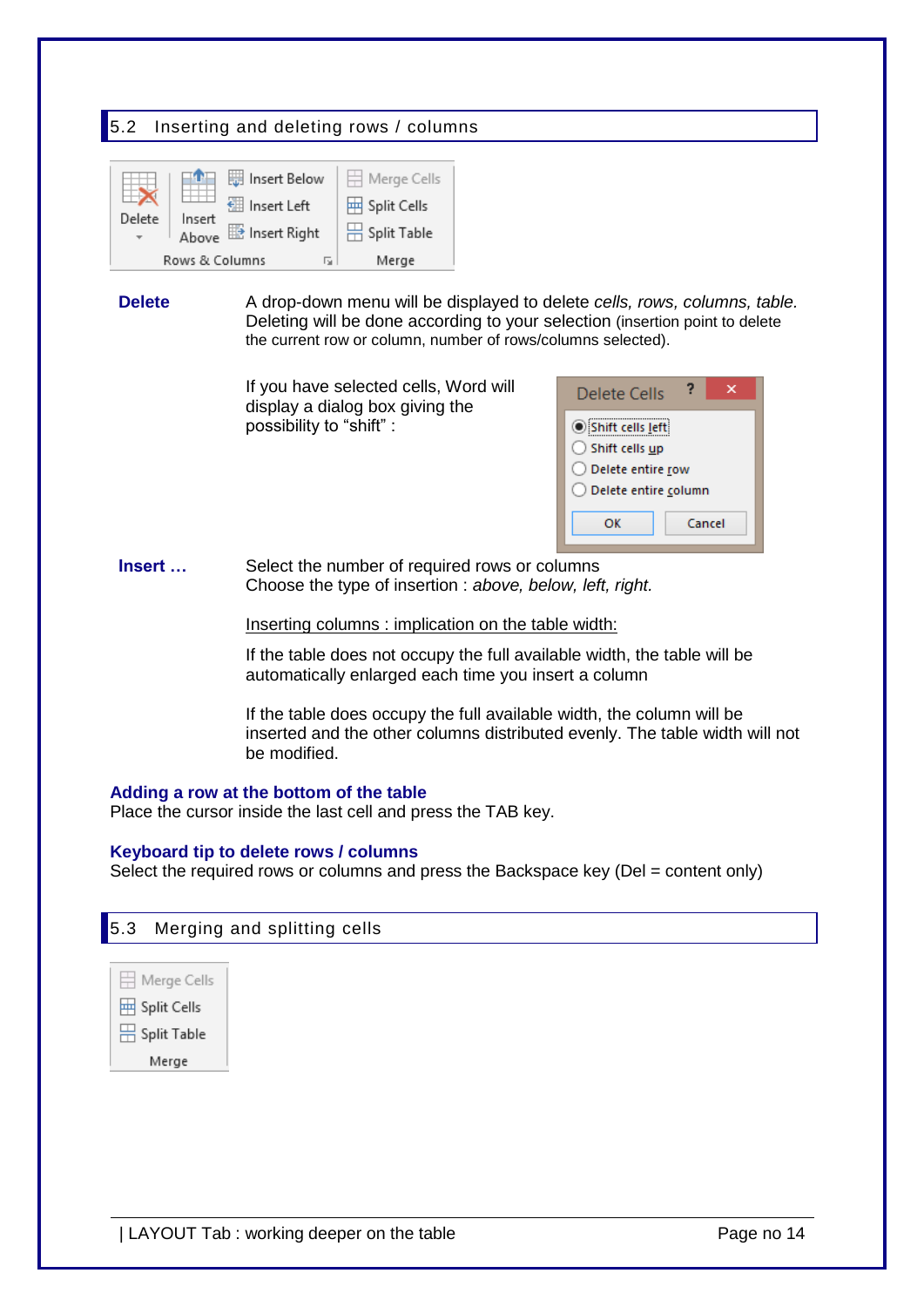| <b>Merge Cells</b> | Word merges the selected cells into one. |
|--------------------|------------------------------------------|
|--------------------|------------------------------------------|

| <b>Split Cells</b> | The selected cells are equally divided |
|--------------------|----------------------------------------|
|                    | according to the number set in the     |
|                    | following dialog box:                  |

Merge or split : you can also use the DRAW TABLE and ERASER buttons (LAYOUT Tab – DRAW Group)

| <b>Split Cells</b>       |        |  |
|--------------------------|--------|--|
| Number of columns:       | 2      |  |
| Number of rows:          | 1      |  |
| Merge cells before split |        |  |
| ОΚ                       | Cancel |  |

**Split Table** Splits a table by inserting an empty paragraph in front of the row containing the insertion point. This is equivalent to the following keyboard combination : CTRL + SHIFT + RETOUR

> Caution, the CTRL + ENTER keyboard combination generates the same result but adds a page break.

<span id="page-16-0"></span>5.4 Size of rows/columns/cells – AutoFit – Distribute rows/columns

| 터넷크<br>$\frac{1}{2}$<br>4.05 cm<br>$\equiv$<br>AutoFit<br>5.73 cm<br>Cell Size | $\boxplus$ Distribute Rows<br>Distribute Columns<br>Б.                                                                                                                                                                                                                                                                                                                       |
|--------------------------------------------------------------------------------|------------------------------------------------------------------------------------------------------------------------------------------------------------------------------------------------------------------------------------------------------------------------------------------------------------------------------------------------------------------------------|
| <b>AutoFit</b>                                                                 | 譒<br><b>AutoFit Contents</b><br>鹽<br><b>AutoFit Window</b><br>₩<br>Fixed Column Width<br><b>AutoFit Contents</b><br>The table gets as small as possible, the columns will be<br>enlarged when you start typing.<br><b>AutoFit Window</b><br>The table uses the page width. The columns width will be<br>changed accordingly. Caution: in real and not on the screen<br>only. |
|                                                                                | <b>Fixed Column Width</b><br>Any new column MODIFIES THE TABLE WIDTH                                                                                                                                                                                                                                                                                                         |
| Size in cm                                                                     | Make sure your selection is correct and set the required number<br>of cm                                                                                                                                                                                                                                                                                                     |
| <b>Distribute</b><br><b>Rows/Columns</b>                                       | Select the required rows / columns<br>Rows/columns are equally divided                                                                                                                                                                                                                                                                                                       |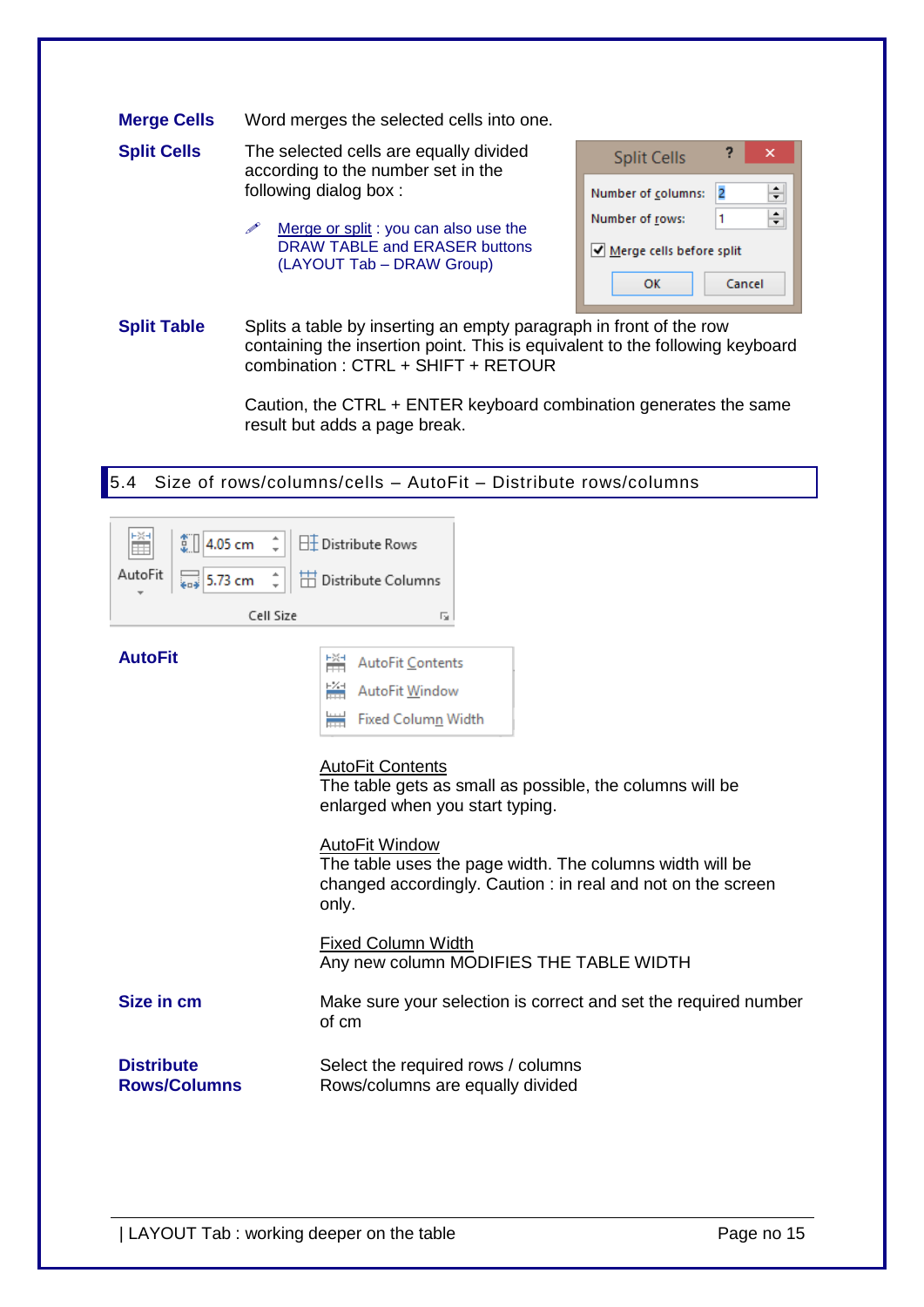**Dialog box launcher** The table PROPERTIES dialog box (explained later)

#### <span id="page-17-0"></span>5.5 Horizontal/vertical text alignment – Text orientation – Default cell margins



According to selection : **Text alignment buttons** Choose from the tear-off

Click on the button to get another orientation

According to selection **: Text Direction**

By default for the whole table : **Cell Margins**

|                                               |                 |   | <b>Table Options</b> | 2         | × |
|-----------------------------------------------|-----------------|---|----------------------|-----------|---|
| Default cell margins                          |                 |   |                      |           |   |
| Top:                                          | 0 <sub>cm</sub> | ♦ | Left:                | $0.19$ cm |   |
| Bottom:                                       | 0 cm            | ÷ | Right:               | $0.19$ cm |   |
| Default cell spacing                          |                 |   |                      |           |   |
| $0 \text{ cm}$<br>Allow spacing between cells |                 |   |                      |           |   |
| Options                                       |                 |   |                      |           |   |
| Automatically resize to fit contents          |                 |   |                      |           |   |
|                                               |                 |   | ОΚ                   | Cancel    |   |

#### Default cell margins

The number of cm before the text starts (left, right, top and bottom)

<span id="page-17-1"></span>

#### Default cell spacing

To create a space between each cell in the table. Not very common.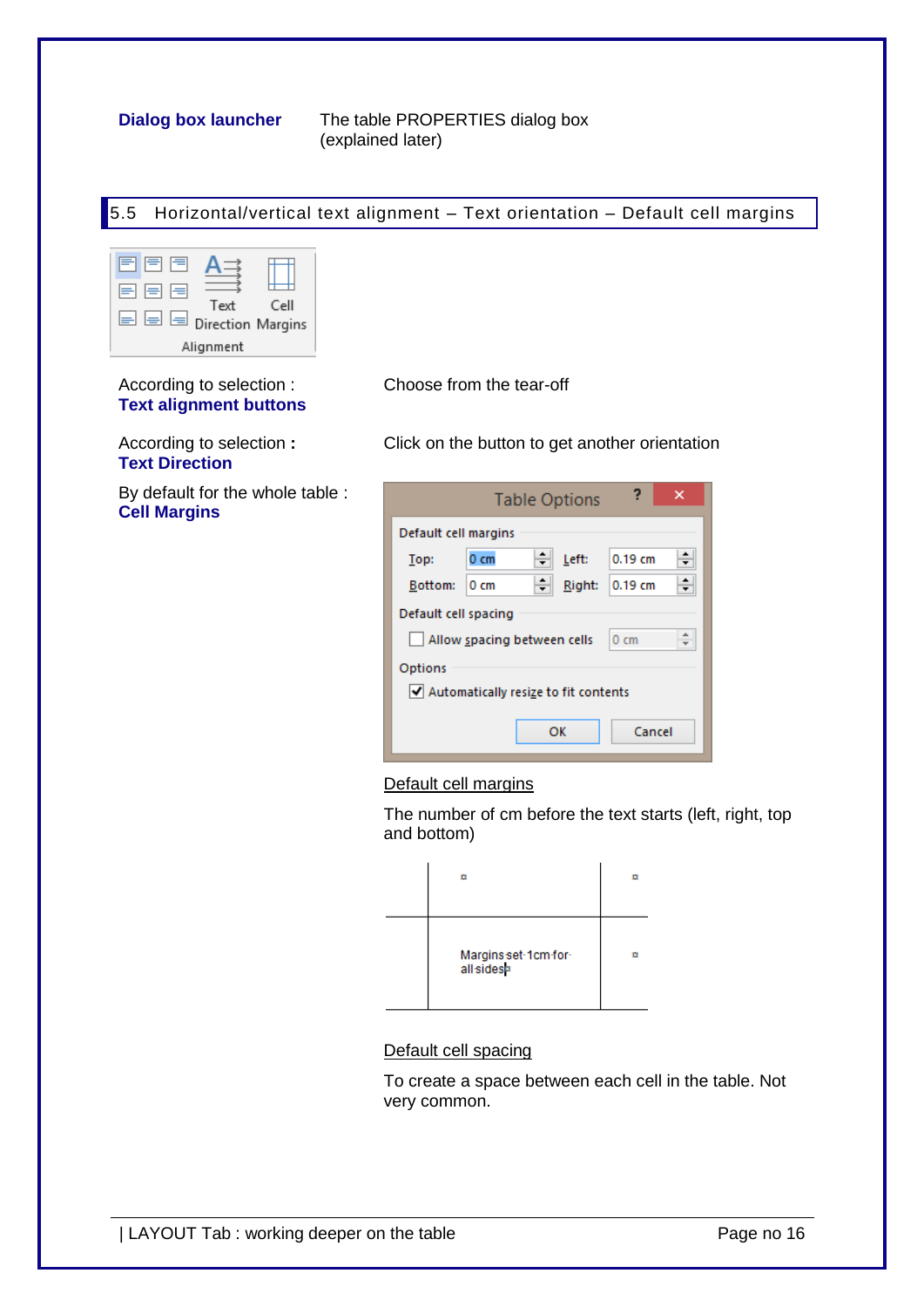| 1 cm-cell-spacing® | n |
|--------------------|---|
| o                  | o |

#### Automatically resize to fit contents

Only if the table does not occupy the full available width : type a large word and the column will be automatically enlarfed (the table width will be modified)

#### <span id="page-18-0"></span>5.6 Sorting – Header Rows – Convert to Text - Formula



**Sort** Text or number sorting (in ascending/descending order) (no sort if the table contains merged cells)

- Ideal : place the cursor in the column containing the sorting criteria
- SORT button. *The table is automatically selected*

|                                              |                     |        | Sort       |            | ?<br>×                             |
|----------------------------------------------|---------------------|--------|------------|------------|------------------------------------|
| Sort by                                      |                     |        |            |            |                                    |
| <b>FirstName</b>                             | ٧                   | Type:  | Text       | v          | ◉ Ascending                        |
| FirstName<br>LastName<br>$\mathbf{I}$ City   | $\mathcal{O}_2$     | Using: | Paragraphs | v          | Descending                         |
|                                              | $\lambda_{\rm{c}}/$ | Type:  | Text       | v          | ◎ As <u>c</u> ending<br>Descending |
|                                              |                     | Using: | Paragraphs | v          |                                    |
| Then by                                      |                     |        |            |            |                                    |
|                                              | $\mathcal{Q}$       | Type:  | Text       | $\omega$   | Ascending<br>$\circledcirc$        |
|                                              |                     | Using: | Paragraphs | $\sqrt{ }$ | Descending<br>( )                  |
| My list has<br>Header row<br>◯ No header row |                     |        |            |            |                                    |
| Options                                      |                     |        |            | OK         | Cancel                             |

#### *Header row*

If your table has a header row, the sorting keys will show the text of the cells in the header row. If there is no header row, then the sorting keys will show *Column 1, 2 …*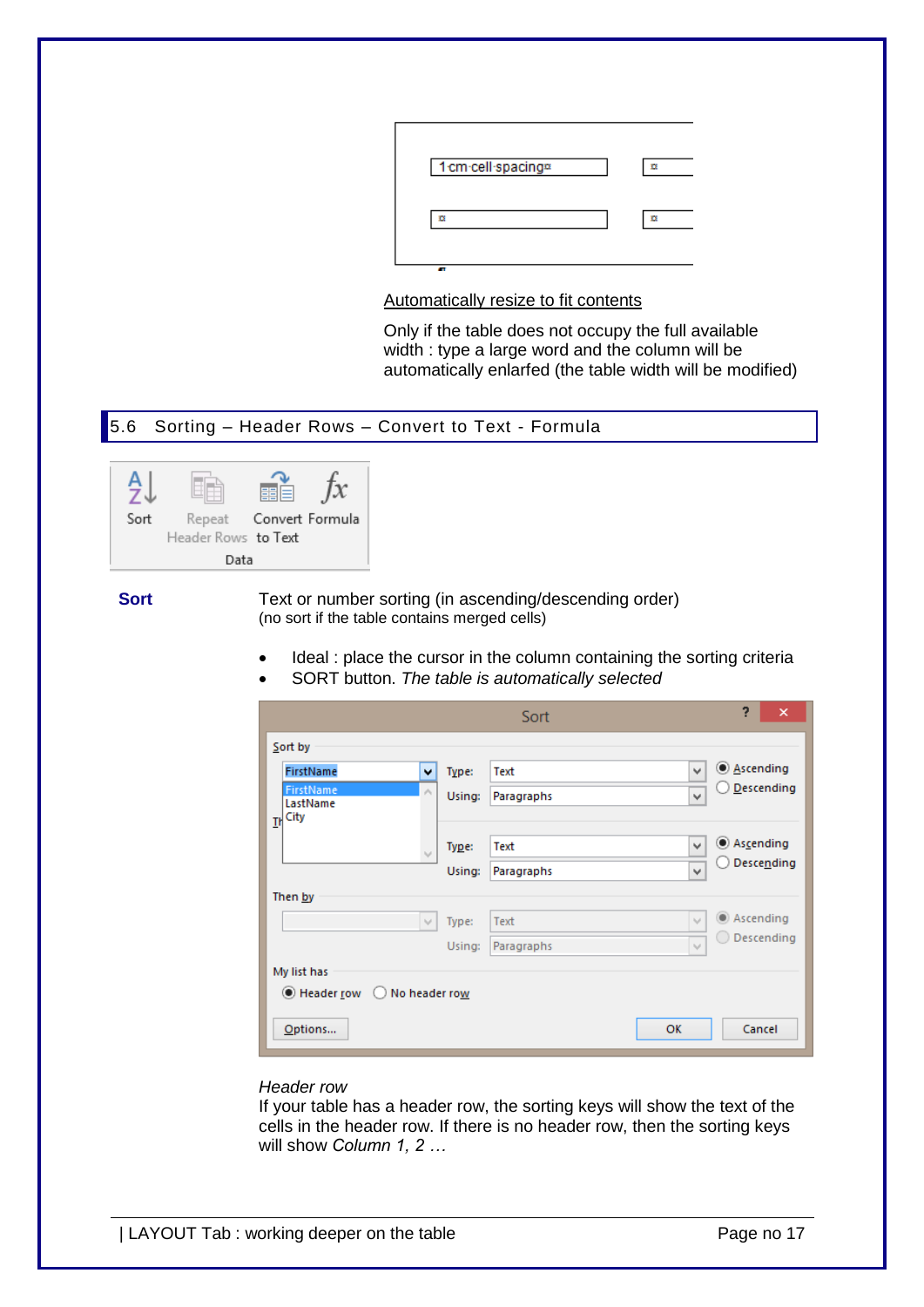*Sorting always affects the full record (each row is taken as a whole)* The OPTIONS button

| 2<br>×<br><b>Sort Options</b>                                  |
|----------------------------------------------------------------|
| Separate fields at<br>Tabs<br><u>Semicolons</u><br>Other:<br>۰ |
| Sort options<br>Sort column only<br>Case sensitive             |
| Sorting language<br>French (Switzerland)<br>v                  |
| Cancel<br>OK                                                   |

#### *Sort column only*

To force the sorting on the selected columns only Caution, are you certain about your selection ?

*Case sensitive*

How will sorting affect words in capital letters ? When two words are identical – case is the only difference - Word will place the word in small letters BEFORE the word after the one in capital letters.

**Repeat Header Rows** The first row or the first *n* rows of the table can be repeated at the top each new printed page.

- Select the row(s) and click on the REPEAT HEADER ROWS button. Caution, this does not work with *floating* page breaks
- $\mathscr{P}$  Equivalent to : TABLE Group PROPERTIES Button ROW Tab REPEAT AS HEADER ROW AT THE TOP OF EACH PAGE Option

#### **Convert to text** Select the table Here below the dialog box :

Choose the character that will separate items in the new text

|       | <b>Convert Table To Text</b>                                                                  |
|-------|-----------------------------------------------------------------------------------------------|
| list. | Separate text with<br>◯ Paragraph marks<br><b>■</b> Tabs<br>◯ Semicolons<br>$\bigcirc$ Other: |
|       | └ Convert nested tables                                                                       |
|       | OK<br>Cancel                                                                                  |

 Reminder to convert a text into a table : INSERT Tab – Drop-down list of the TABLE Button - CONVERT TEXT TO TABLE Option.

| LAYOUT Tab : working deeper on the table | No. 2012 | Page no 18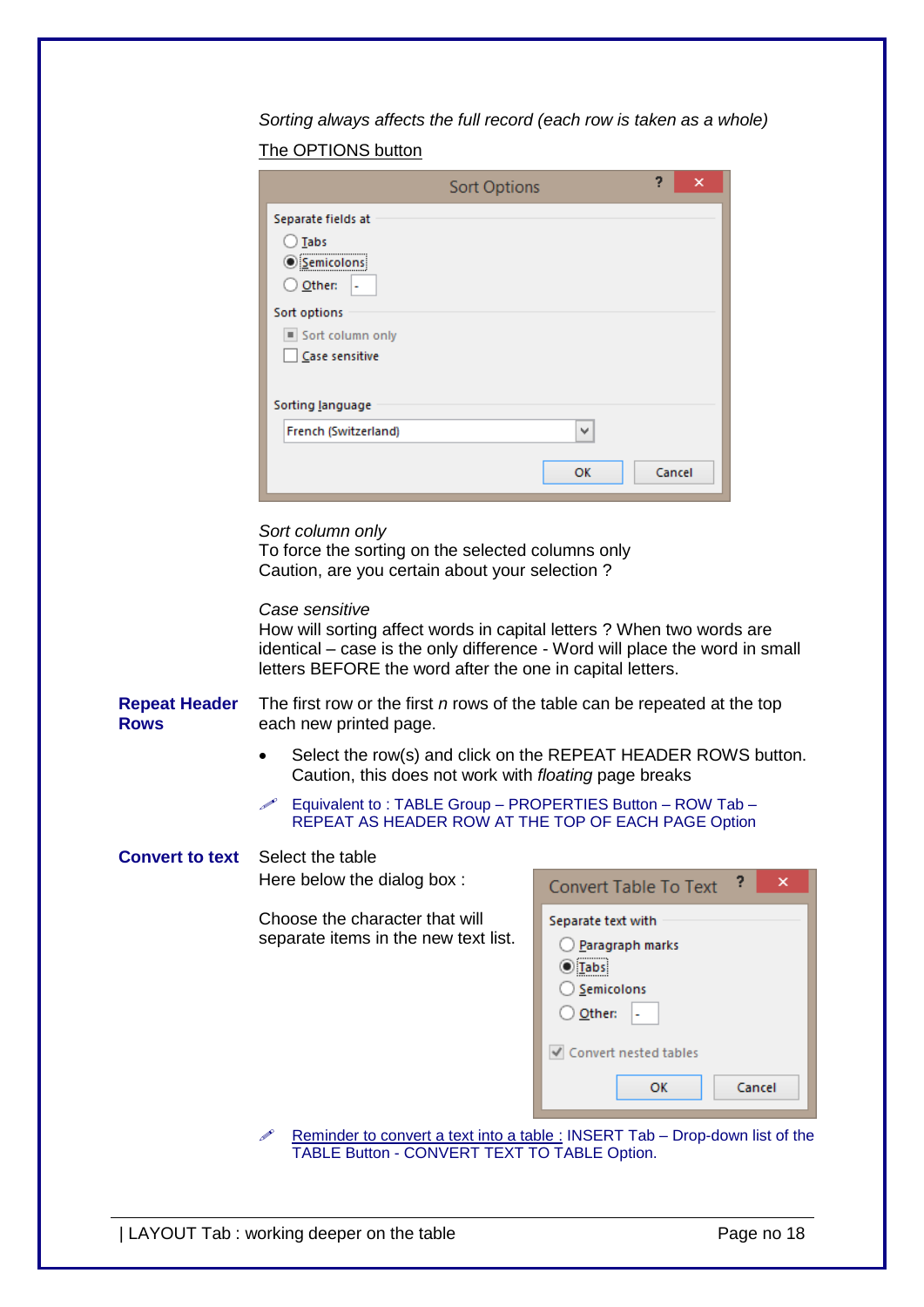#### **Formula** Place the cursor in the cell where you need a formula Usually it will be a sum.

Here below the dialog box :

*Number format = Excel formats*

|                 | Formula                  | 2      |   |
|-----------------|--------------------------|--------|---|
| Formula:        |                          |        |   |
| =SUM(ABOVE)     |                          |        |   |
| Number format:  |                          |        |   |
|                 |                          |        | v |
| Paste function: | Paste bookmark:          |        |   |
|                 | $\overline{\phantom{a}}$ |        | v |
|                 |                          |        |   |
|                 | OK                       | Cancel |   |

#### **The function is a field code, such as this one :** =**{**SUM(ABOVE)**} Therefore it will not be updated automatically**

Update : F9 on the field or right click the field code and click on the UPDATE FIELD option.

Modifying the code : SHIFT + F9 on the field code or right click the field code and click on the TOGGLE FIELD CODES option.

#### Other formulas or functions ? Possible but heavy

| How are references<br>represented: | Above, below<br>Left, right<br>(b:b)<br>(b1:b3)<br>(a1:b2) | All cells - above, below<br>Left - right<br>The B column<br>B1 to B3 cells<br>A1 to B2 cells |
|------------------------------------|------------------------------------------------------------|----------------------------------------------------------------------------------------------|
|                                    | (a1; a3; c5)                                               | A1 cell and A3 cell and C5 cell                                                              |
|                                    |                                                            |                                                                                              |

Here below some examples :

| <b>Number#</b>      | Tested-formula#                        | Field-code¤         |
|---------------------|----------------------------------------|---------------------|
| 34n                 | Sum of values on the left <sup>a</sup> | ∦≔SUM(LEFT) }ैं¤    |
| 23#                 | Average of "A" column¤                 | ∦≔AVERAGE(a:a) }¤   |
| 56¤                 | Multiply 34 (A2) by 23 (A3) x          | EPRODUCT(A2;A3) · } |
| ∦=SUM(ABOVE) · }¤ ¤ |                                        | ×                   |

Add to this the fact that you need to set a decimal tab to get a correct decimal alignment. And add also that updating is not automatic, F9 every time you make a change in the formula precedents.

*This is why users rarely go beyond the SUM function. For more complicated formulas, they prefer Excel (you may insert an Excel table directly inside a Word document – this is called an OLE object)*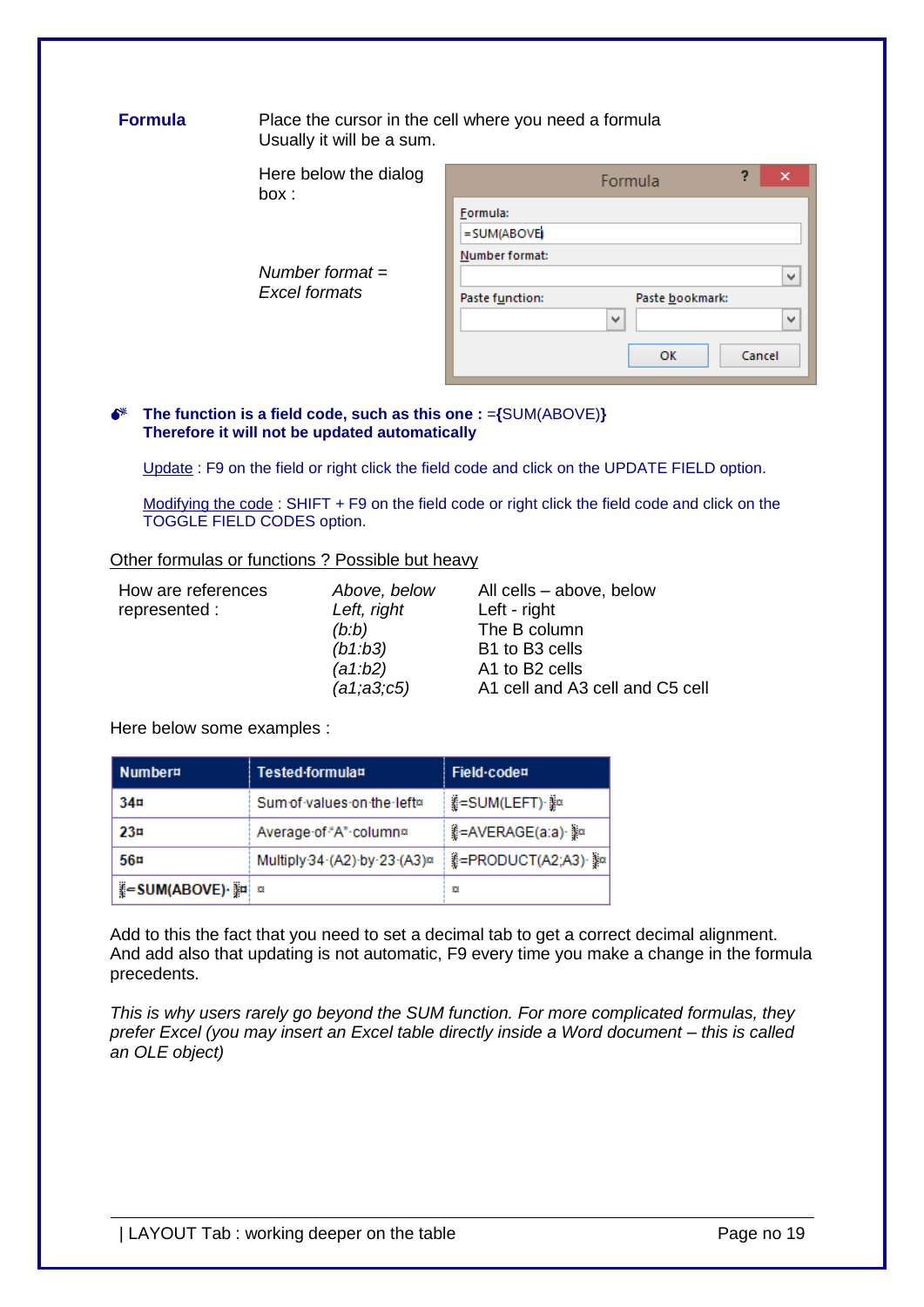## <span id="page-21-0"></span>6 Working on the cell paragraphs

#### <span id="page-21-1"></span>6.1 Indents, alignment etc …

When you select a cell, a small ruler is displayed :

Indents, center, justify … it works just like a standard paragraph.

When you select more than one cell, only the ruler for the first cell is displayed. Prepare the format for the first cell and it will be automatically applied to the others.

<span id="page-21-2"></span>

| Tabs and cells<br>6.2 |                                                                                                                          |  |  |
|-----------------------|--------------------------------------------------------------------------------------------------------------------------|--|--|
| <b>Place the tab</b>  | Set the tab as you would for a standard paragraph                                                                        |  |  |
| <b>Using</b>          | Pressing the TAB key means selecting the next cell and its<br>content. Therefore you cannot use it to work with the tab. |  |  |
|                       | You need the following keyboard combination: CTRL + TAB.                                                                 |  |  |
|                       | One exception : the decimal tab. The alignment is automatic,<br>as soon as you have set the tab in the ruler.            |  |  |
|                       |                                                                                                                          |  |  |

<span id="page-21-3"></span>6.3 Copy- Cut- Paste

Your selection will be most important

Computers SAn



Standard : the copied text is inserted at the cursor insetion point

**The copy REPLACES any text in the destination cell**

## <span id="page-21-4"></span>7 The table properties – additional options

LAYOUT Tab – The first group on the Ribbon :



A lot of options have a button on the ribbon and you will recognize them easily.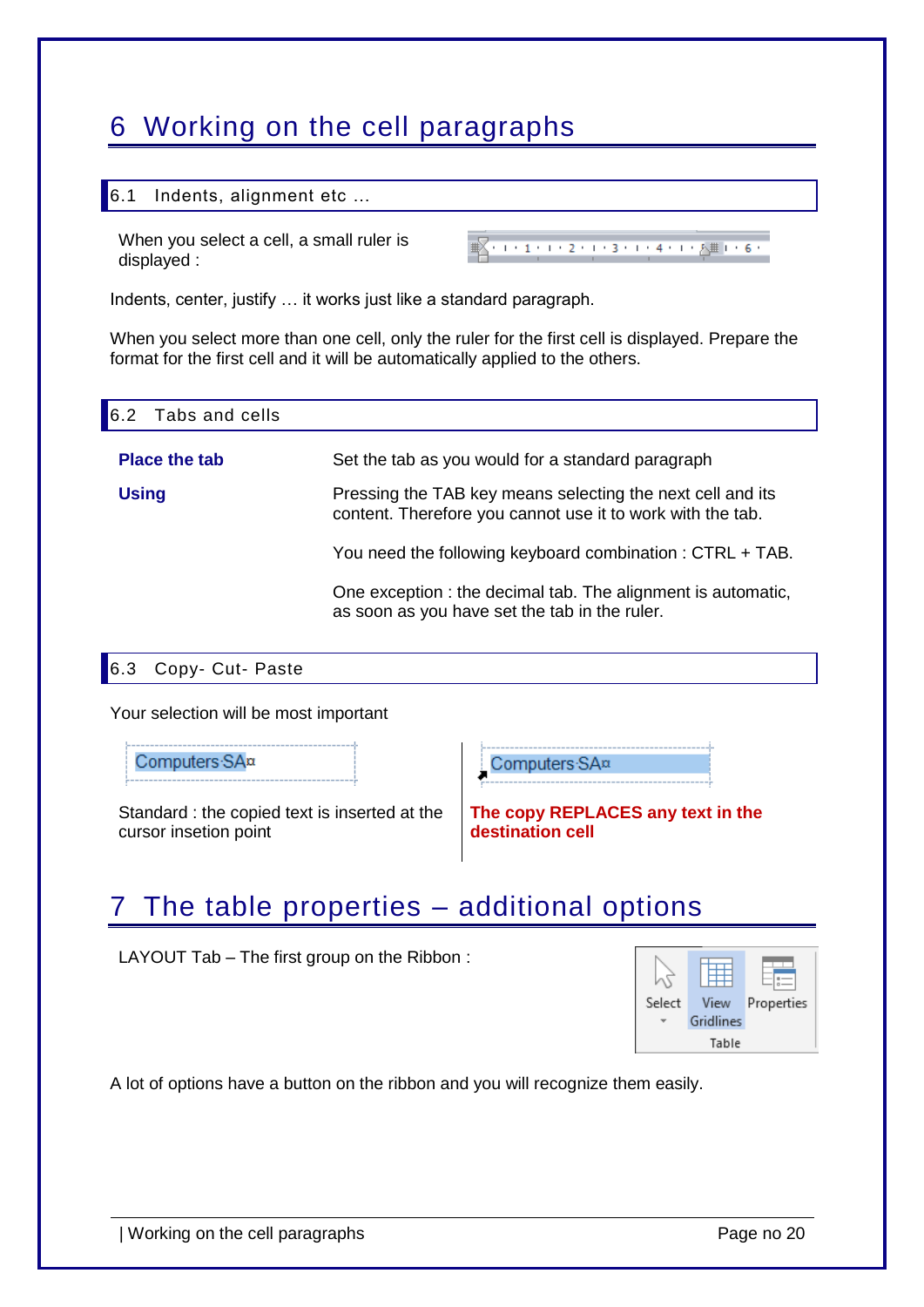### <span id="page-22-0"></span>7.1 TABLE Tab : total width, position on the page ...

No prior selection necessary .

| 2<br>×<br><b>Table Properties</b>                                                                                                                                                                         |
|-----------------------------------------------------------------------------------------------------------------------------------------------------------------------------------------------------------|
| Table<br>Column<br>Cell<br>Alt Text<br>Row<br>Size                                                                                                                                                        |
| Preferred width:<br>÷<br>$0 \text{ cm}$<br>Centimeters<br>Measure in:<br>u<br>Alignment                                                                                                                   |
| Indent from left:<br>÷<br>$0 \text{ cm}$<br>Right<br>Left<br>Center                                                                                                                                       |
| <b>Text wrapping</b>                                                                                                                                                                                      |
|                                                                                                                                                                                                           |
| Positioning<br>None<br>Around                                                                                                                                                                             |
|                                                                                                                                                                                                           |
| Borders and Shading<br>Options                                                                                                                                                                            |
| OK<br>Cancel                                                                                                                                                                                              |
| <b>Preferred width</b><br>Corresponds to the table total width. If you type in a value,<br>each column will be enlarged/reduced accordingly but there<br>will be no « even distribution » of the columns. |
| <b>Alignment</b><br>The table will placed left, center, right to the total available<br>width. If you type in a value in cm, the table will be indented<br>accordingly.                                   |
| None<br><b>Text wrapping</b><br>The table belongs to the text.                                                                                                                                            |

*Around* The table becomes a floating object. *See documentation on graphic objects*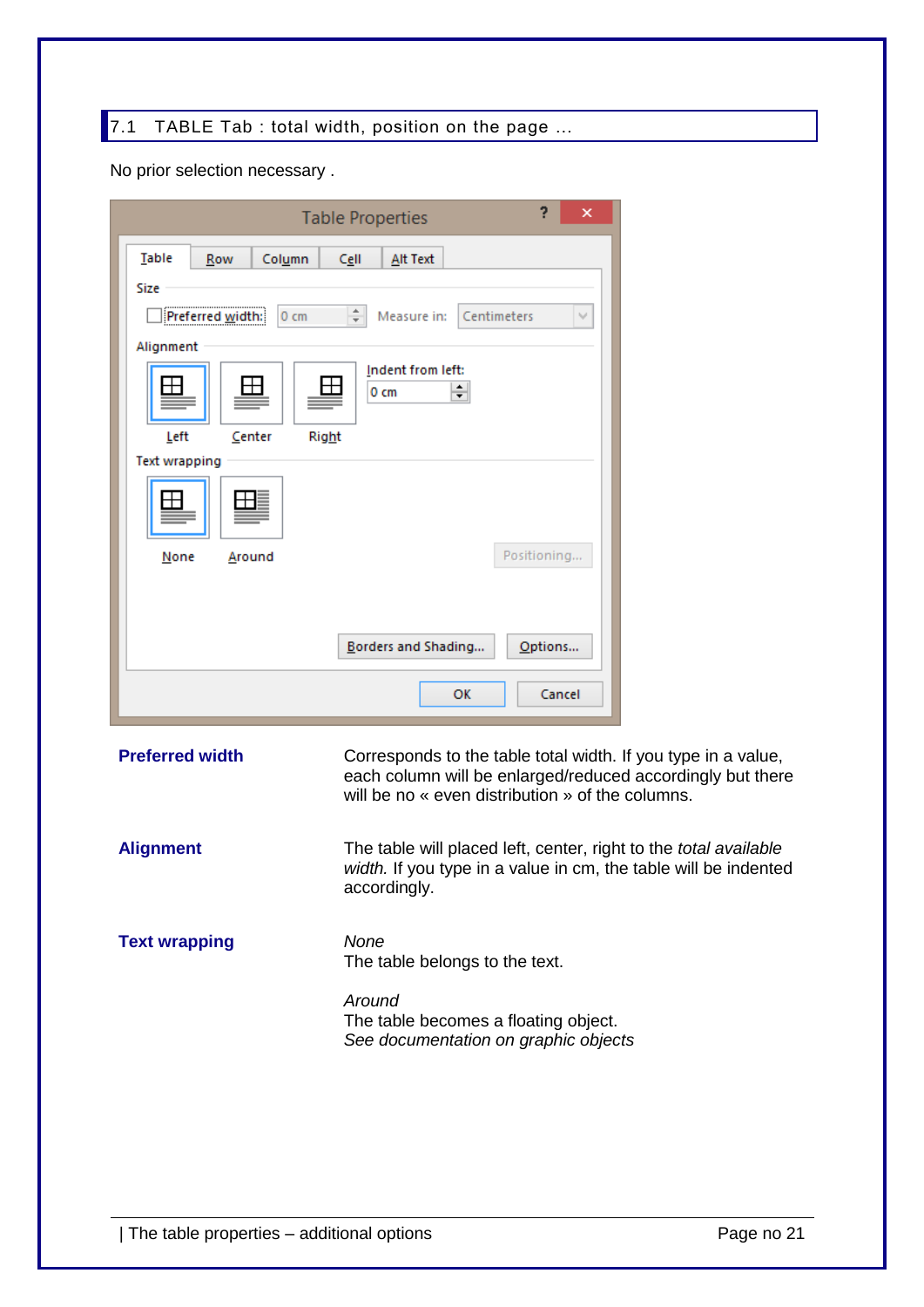#### <span id="page-23-0"></span>7.2 ROW Tab : fixed height, allow row to break across pages

|                                                              | ×<br><b>Table Properties</b>                                                                                                                                                                                                                                                                                                                                                                                    |
|--------------------------------------------------------------|-----------------------------------------------------------------------------------------------------------------------------------------------------------------------------------------------------------------------------------------------------------------------------------------------------------------------------------------------------------------------------------------------------------------|
| Row<br>Table                                                 | Column<br>Cell<br>Alt Text                                                                                                                                                                                                                                                                                                                                                                                      |
| Row 1:<br>Size<br>Specify height:<br>Options<br>Previous Row | 쉐<br>Row height is:<br>$1.23$ cm<br>At least<br>٧<br>Allow row to break across pages<br>Repeat as header row at the top of each page<br><b>Next Row</b>                                                                                                                                                                                                                                                         |
| <b>Specify height</b>                                        | Easier to work with the mouse                                                                                                                                                                                                                                                                                                                                                                                   |
|                                                              | Very interesting : you type in a<br>Row height is:<br>At least<br>special height and you set that this<br>At least<br>Exactly<br>height should be Exactly.                                                                                                                                                                                                                                                      |
|                                                              | Usually when the typing is long, the table row is automatically<br>adjusted to display the whole text. Unless the row has been set as<br>Exactly. When you get to the bottom of the cell, the text twill<br>« disappear », a visual hint to warn you that you should not carry on.<br>Very handy with online forms. Indeed typing too much might result in<br>inserting a page break in the middle of the form. |
| <b>Allow row to</b><br><b>break across</b><br>pages          | On by default. When the text inside a cell is really long and that the<br>available space on the page is no longer sufficient, a page break will<br>be automatically inserted inside the cell                                                                                                                                                                                                                   |
| <b>Repeat as header</b><br><b>row</b>                        | Equivalent to the button of the same name on the Ribbon                                                                                                                                                                                                                                                                                                                                                         |

### <span id="page-23-1"></span>7.3 COLUMN Tab : column width

| ?<br>×<br><b>Table Properties</b>                                                                 |  |
|---------------------------------------------------------------------------------------------------|--|
| <br>Column:<br>Table<br>Row<br>Cell<br>Alt Text                                                   |  |
| Column <sub>2:</sub><br>Size<br>÷<br>12.55 cm<br>Preferred width:<br>Measure in: Centimeters<br>v |  |
| ← Previous Column<br>→ Next Column                                                                |  |

No option that would have its equivalent on the Ribbon.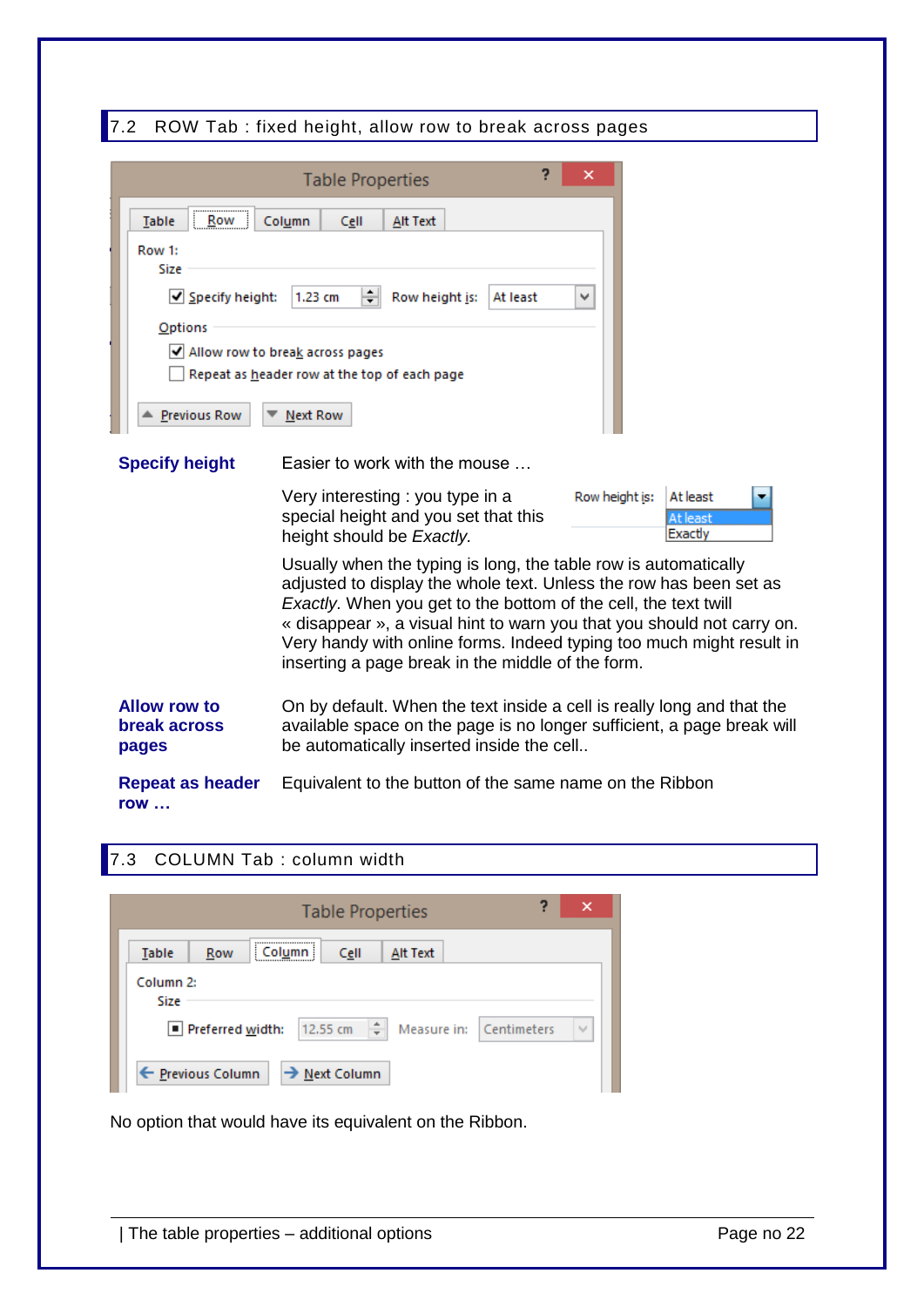<span id="page-24-0"></span>

|                                                                                   | ?<br>×<br><b>Table Properties</b>                                                                                                                                                                                                             |
|-----------------------------------------------------------------------------------|-----------------------------------------------------------------------------------------------------------------------------------------------------------------------------------------------------------------------------------------------|
| Table<br>Row<br>Size<br>V Preferred width:<br>Vertical alignment<br>Top<br>Center | Cell<br>Column<br>Alt Text<br>≑∥<br>8.69 cm<br>Measure in:<br>Centimeters<br>٧<br><b>Bottom</b>                                                                                                                                               |
|                                                                                   | Options<br>Cancel<br>OK<br>Only the OPTIONS button shows additional<br>?<br>×<br><b>Cell Options</b>                                                                                                                                          |
| options:                                                                          | Cell margins<br>Same as the whole table<br>÷<br>$0.19 \text{ cm}$ $\div$<br>$0 \text{ cm}$<br>Left:<br>Top:<br>÷<br>0.19 cm $\Rightarrow$<br>$0 \text{ cm}$<br>Right:<br>Bottom:<br>Options<br>√ Wrap text<br><b>Fit text</b><br>ОΚ<br>Cancel |
| According to the<br>selection                                                     | Text margins – just as in the screen capture on page 16                                                                                                                                                                                       |
| <b>Cell margins</b>                                                               |                                                                                                                                                                                                                                               |
| <b>Wrap text</b>                                                                  | On by default . when typing goes beyond one line, there will be an<br>automatic text wrapping.                                                                                                                                                |
| <b>Fit text</b>                                                                   | Never or rarely used : no wrapping (even though the option might be<br>ticked on). The text occupies one line only and spreads across the                                                                                                     |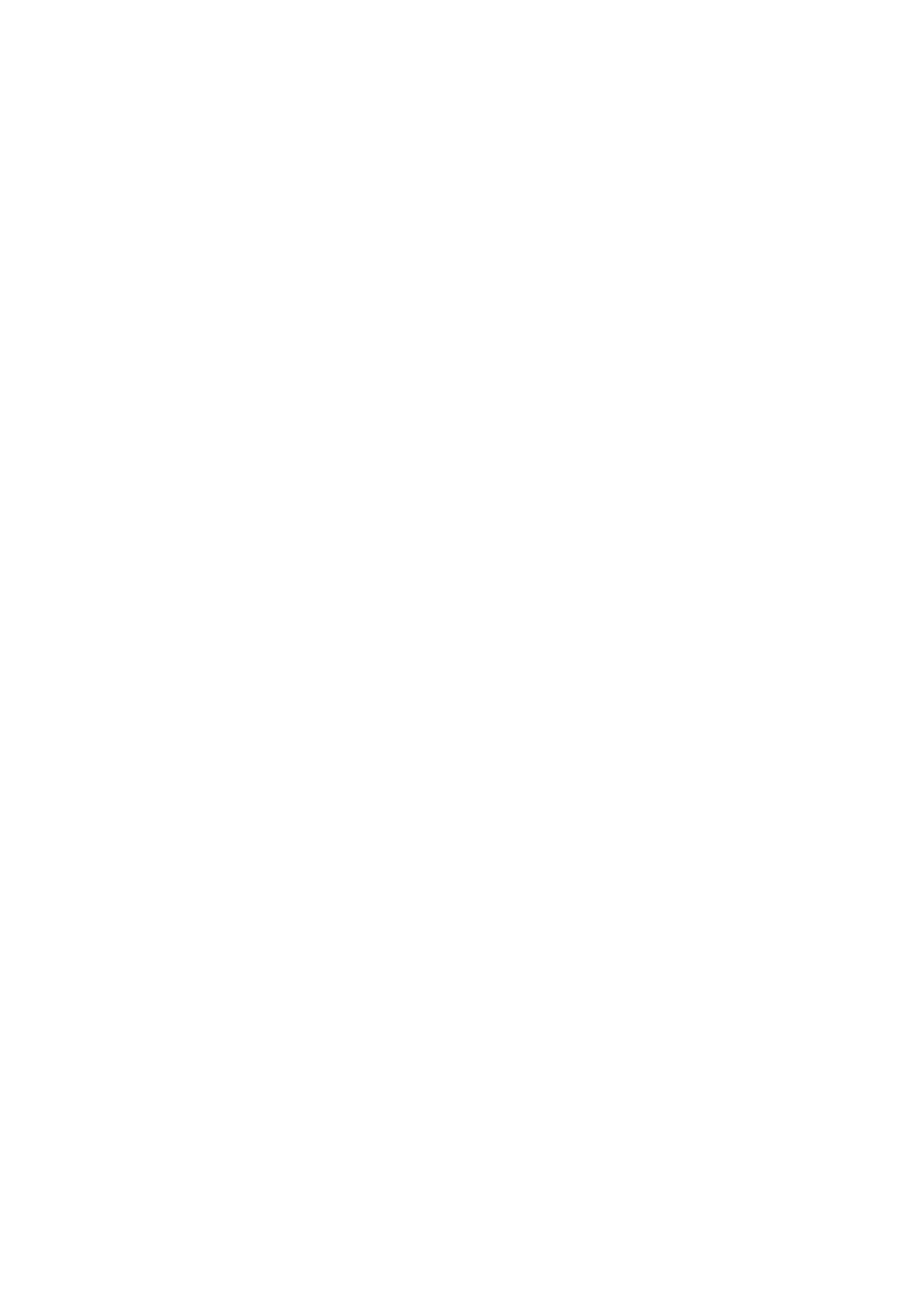# <span id="page-26-0"></span>**TABLES AS FLOATING OBJECTS**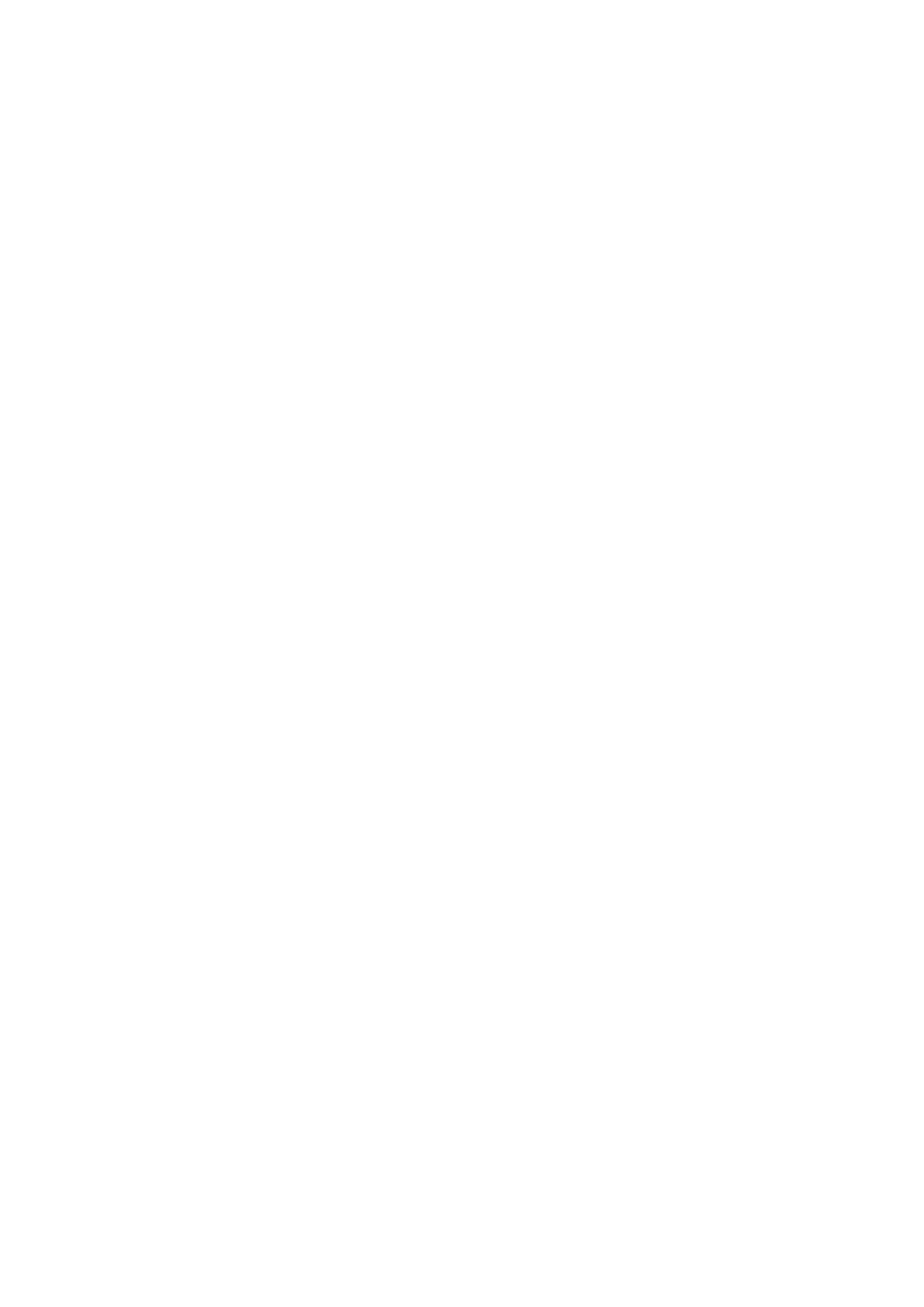$\bullet$  Caution : when the table is an object, it belongs to the floating layer and follows its specific rules. If you want to work as usual you need to revert to a normal table by "fixing" it : LAYOUT Tab - ROPERTIES Button - TABLE Tab – TEXT WRAPPING – Click on NONE.

### <span id="page-28-0"></span>1 Make the table a floating object

#### <span id="page-28-1"></span>1.1 Moving

#### **Reminder : if your table needs to remain in the text layer (the table has a fixed position on the page), use the classical COPY/CUT/PASTE command or any other equivalent shortcut**

Rest the pointer on the table until the table moving handle appears on the upper-left corner of the table (as shown in the screen capture below), then click and drag as required to place it on the page.



 You may also display the table properties dialog box (LAYOUT Tab – TABLE Group – PROPERTIES Button) : TABLE Tab – TEXT WRAPPING – Click on AROUND

#### <span id="page-28-2"></span>1.2 Text wrapping

When you place a table inside a rather long portion of text, the text can be wrapped around the table just as in the screen capture below :

| <b>Characteristics</b>                                   |                                                                   | What is an Easter Egg ?<br>In computing, Easter eggs               |
|----------------------------------------------------------|-------------------------------------------------------------------|--------------------------------------------------------------------|
| <b>Undocumented, Hidden</b><br>and Non-Obvious           | The fun is  to find them!                                         | are messages, graphics,<br>sound effects, or an unusual            |
| <b>Reproductible</b>                                     | Every user can produce the<br>same result                         | change in program behavior,<br>that occur in a program in          |
| <b>Put there by the Creators</b><br>for Personal Reasons | Usually to show credit to their<br>hard work                      | response to some<br>undocumented set of<br>commands, mouse clicks, |
| <b>Not malicious</b>                                     | For fun and not to damage                                         | keystrokes or other stimuli                                        |
| <b>Entertaining</b>                                      | If it is not for entertainment $\rightarrow$<br>It's not an Egg ! | intended as a joke or to<br>display program credits.               |

Why do people hide Easter Eggs in their creation?

 $\checkmark$  As a Signature - In the software world, many programs are released simply under a company brand, with no mention of the individuals who put in a lot of work on the arodust. Co was often one Easter Ease listing the noonle who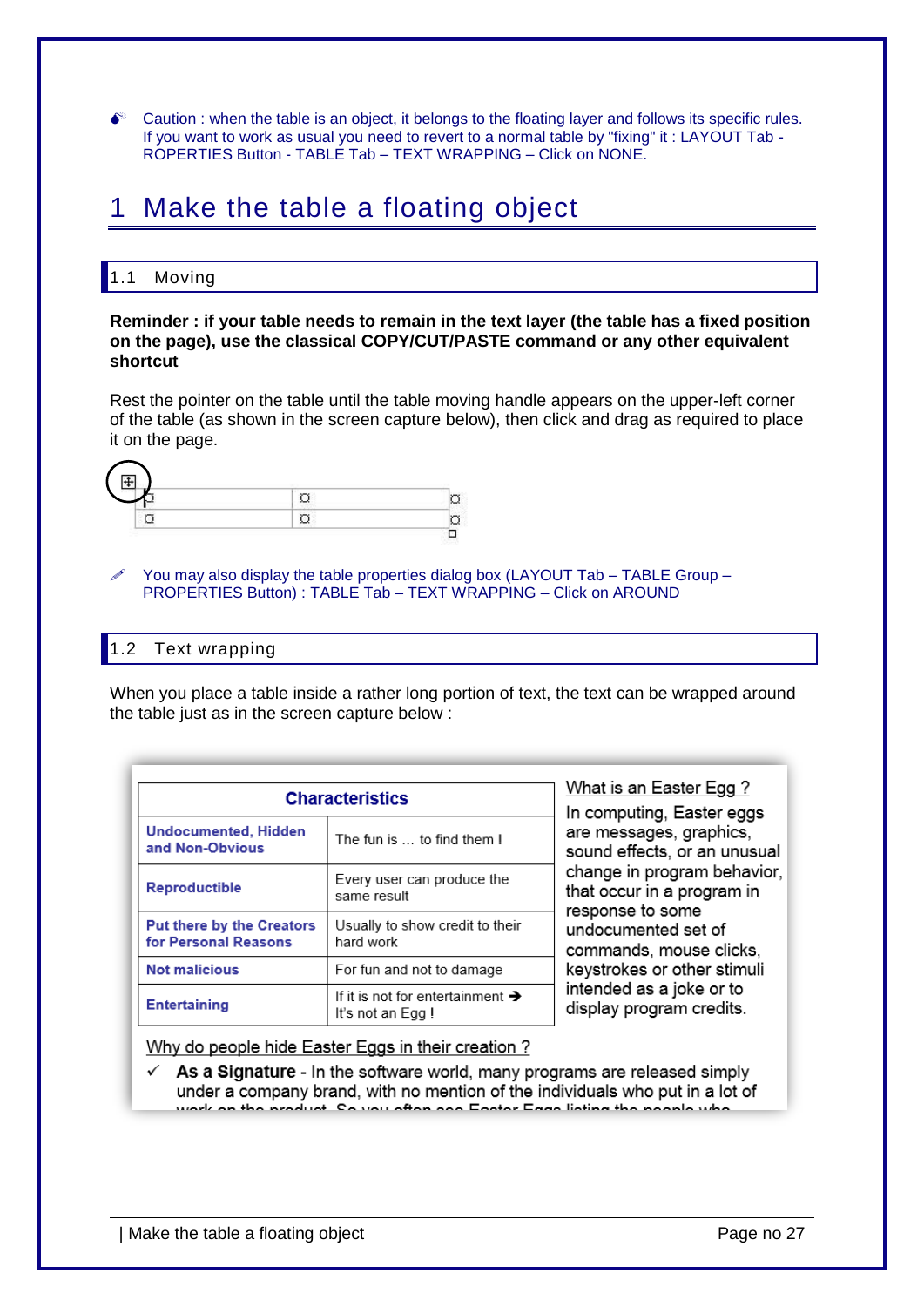Additional settings such as the table exact placement inside the text – left/center/right – the distance between the table and the beginning of the text ….. can be managed through :

| LAYOUT Tab - TABLE Group -                                  | ?<br>×<br><b>Table Positioning</b>                                                                                                                                                                                                                                                                                                                                      |
|-------------------------------------------------------------|-------------------------------------------------------------------------------------------------------------------------------------------------------------------------------------------------------------------------------------------------------------------------------------------------------------------------------------------------------------------------|
| PROPERTIES Button: TABLE Tab -<br><b>POSITIONING Button</b> | Horizontal<br>Position:<br>Relative to:<br>Left<br>Margin<br>٧<br>v<br>Vertical<br>Position:<br>Relative to:<br>$0.35$ cm<br>Paragraph<br>٧<br>v<br>Distance from surrounding text<br>H<br>≑∥<br>$0.25$ cm<br>Left:<br>$0 \text{ cm}$<br>Top:<br>≑∥<br>H<br>0.25 cm<br>$0 \,$ cm<br>Right:<br>Bottom:<br>Options<br>√ Move with text<br>√ Allow overlap<br>Cancel<br>OK |
|                                                             |                                                                                                                                                                                                                                                                                                                                                                         |

### <span id="page-29-0"></span>2 Inserting a table inside a cell

Why choose to nest tables when splitting cells can produce a similar result ?

The main difference between splitting and nesting is spacing : nested tables will use more spacing because of their border, while split cells need no extra spacing. Use nesting if you need to manipulate the contents of the table. For instance, it is easy to click on a nested table to move it somewhere in the document while doing the same with split cells will be very difficult. But inserting a table inside a cell is sometimes a good solution to avoid a page break inside a cell.

*The table is nested :* 

|            | 1995-1997#                                  | Developer--IBM <sup>xx</sup>        | œ |
|------------|---------------------------------------------|-------------------------------------|---|
| $J$ obs#   | 1997 - to this dayn                         | Project manager ~ DEC <sup>xx</sup> | o |
| Hobbies#   | Sport<br>Cinema¤                            |                                     | n |
| Languages# | French-and-English-(bilingual) <sup>a</sup> |                                     | о |